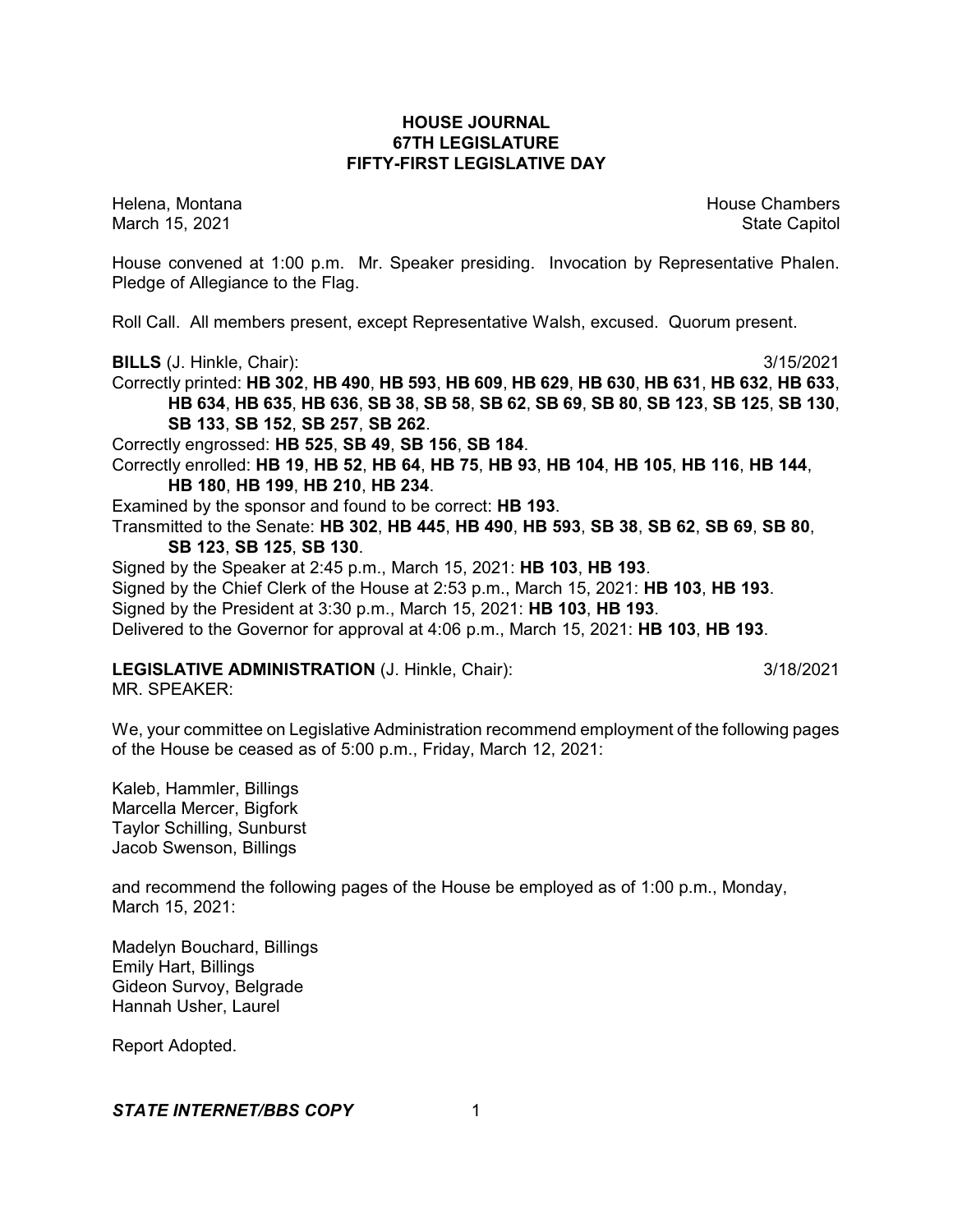Representative Welch expressed heartfelt condolences for Representative Walsh who's mother passed away this day.

The House stood for a moment of silence.

# **REPORTS OF STANDING COMMITTEES**

**BUSINESS AND LABOR** (Noland, Chair):  $\frac{3}{12/2021}$ **HB 525**, introduced bill, be amended as follows:

1. Title, line 8. Following: "DATE" Insert: "AND APPLICABILITY DATES"

2. Page 1, line 13. Following: "under" Insert: "16-4-105(1)(e) or"

3. Page 1, line 14. Strike: "16-4-104" Insert: "16-4-105"

4. Page 2, line 12. Strike: "A" Insert: "Other than changes provided in subsection (6)(b), a"

5. Page 2, line 21 through line 22.

Strike: "provide" on line 21 through "required" on line 22

Insert: "operate under the existing concession agreement pending department approval of the new concession agreement"

6. Page 2, line 27.

Following: the first "agreement"

Insert: "or for existing concession agreements that elect to operate under the provisions of this section. The new concession agreement application fee does not apply to modification of existing concession agreements"

7. Page 3, line 7.

Strike: "[This act]"

Insert: "Except as provided for entities that elect to comply with [this act] in 16-4-418(7)(b), [this act]"

8. Page 3, line 10. Following: "license" Insert: "or when an existing license and concessionaire elect to comply with [this act]"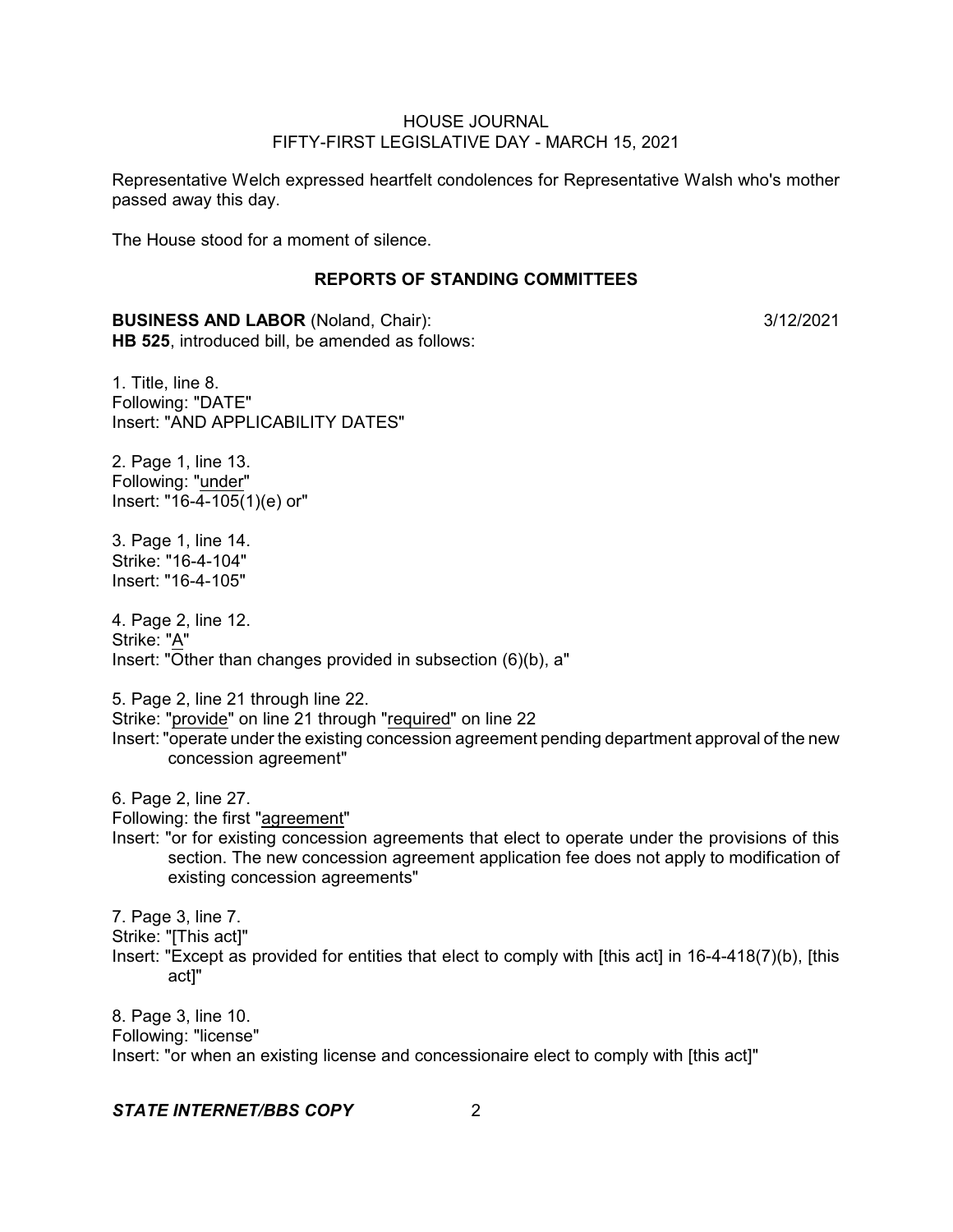9. Page 3, line 16.

Following: "agreements."

Insert: "(3) [This act] does not impair the rights of veteran and fraternal organizations that have had a license under 16-4-201(8) and concession agreement in place on or after January 1, 2016, from using or obtaining a veteran or fraternal license and entering into concession agreements pursuant to 16-4-418."

10. Page 3.

Following: line 22

Insert: "NEW SECTION. **Section 5. Applicability**. For entities entering into a concession agreement where one has not previously existed, the provisions of [this act] apply immediately. For entities electing to comply with [this act] under [section 1(7)(b)], the provisions of [this act] apply September 1, 2021."

And, as amended, do pass. Report adopted.

**SB 49**, be amended as follows:

1. Title, line 8 through line 9. Strike: "PROVIDING" on line 8 through "PERSONS;" on line 9

2. Title, line 9. Following: "23-5-112" Strike: "," Insert: "AND" Following: "23-5-118," Strike: "AND 23-5-176,"

3. Title, line 10. Following: "PROVIDING" Strike: "AN IMMEDIATE"

4. Title, line 10. Strike: "DATE" Insert: "DATES"

5. Page 9, line 20 through page 10, line 17. Strike: section 3 in its entirety Renumber: subsequent sections

6. Page 10, line 19. Strike: "[This act]" Insert: "(1) Except as provided in subsection (2), [this act]"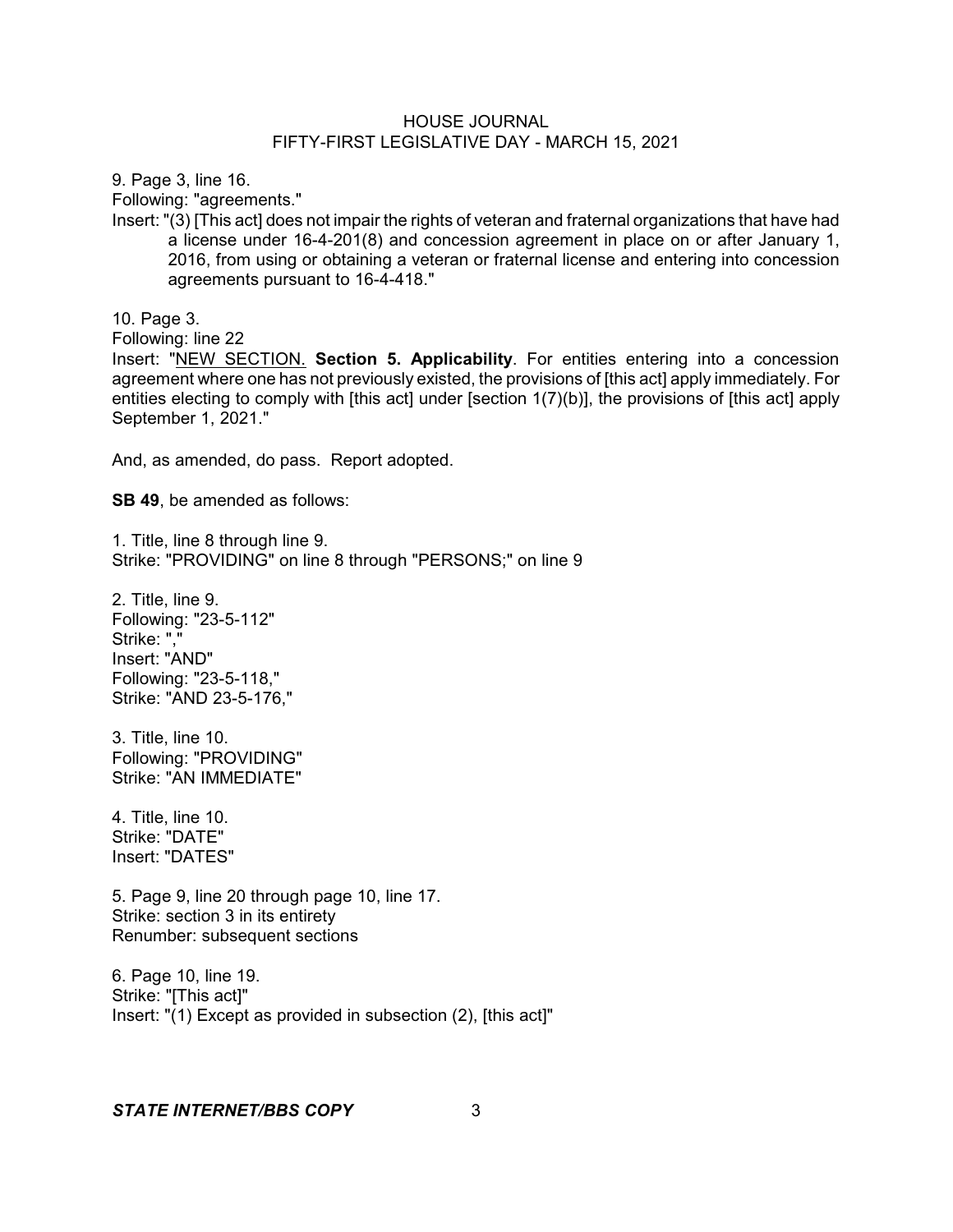7. Page 10. Following: line 19 Insert: "(2) [Section 1] is effective October 1, 2021."

And, as amended, be concurred in. Report adopted.

**SB 156**, be amended as follows:

1. Title, line 8. Strike: "DRIVER'S LICENSES" Insert: "GOVERNMENT OR TRIBAL-ISSUED IDENTIFICATION"

2. Title, line 9. Strike: "DRIVER'S LICENSES" Insert: "GOVERNMENT OR TRIBAL-ISSUED IDENTIFICATION"

3. Page 1, line 14. Strike: "**driver's license"** Insert: "**government or tribal-issued identification"**

4. Page 1, line 15. Strike: "driver's license" Insert: "government or tribal-issued identification" Following: "age" Insert: "solely for the sale of age-restricted items"

5. Page 1, line 27. Strike: "driver's license or other identification" Insert: "government or tribal-issued identification"

6. Page 4, line 14. Strike: "driver's license" Insert: "government or tribal-issued identification"

And, as amended, be concurred in. Report adopted.

| <b>LEGISLATIVE ADMINISTRATION (J. Hinkle, Chair):</b><br><b>SB 128, be concurred in. Report adopted.</b> | 3/12/2021 |
|----------------------------------------------------------------------------------------------------------|-----------|
| <b>STATE ADMINISTRATION (McKamey, Chair):</b>                                                            | 3/15/2021 |

**SB 113**, be concurred in.. Report adopted. **SB 227**, be concurred in. Report adopted.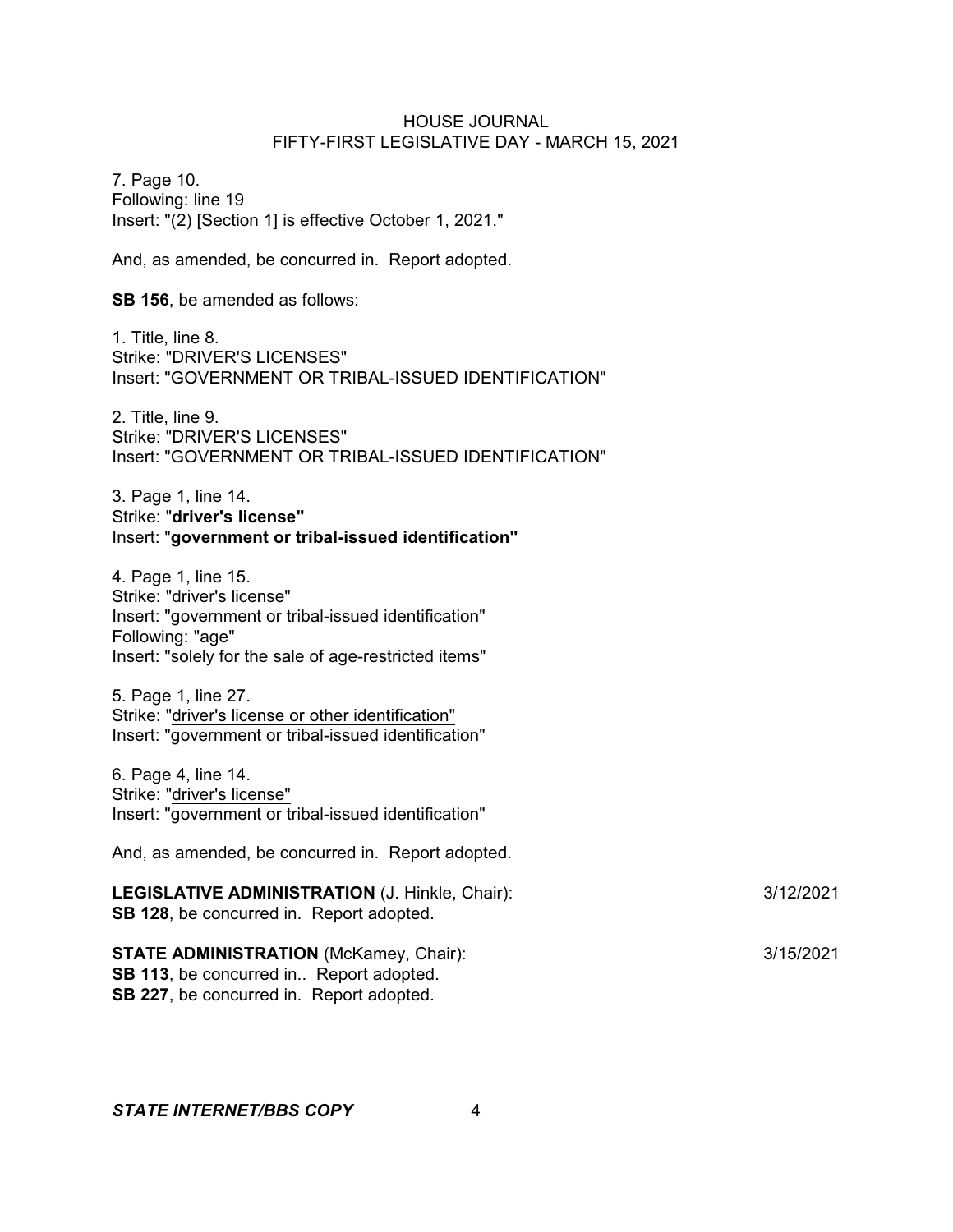| <b>TAXATION</b> (Beard, Chair):<br>SB 184, be amended as follows:                                                                                                                                             | 3/12/2021 |
|---------------------------------------------------------------------------------------------------------------------------------------------------------------------------------------------------------------|-----------|
| 1. Title, line 11.<br>Following: "RATE;"<br>Strike: "PROVIDING RULEMAKING AUTHORITY;"                                                                                                                         |           |
| 2. Page 2, line 7.<br>Following: "conditions"<br>Strike: "-- rulemaking"                                                                                                                                      |           |
| 3. Page 2, line 17.<br>Strike: subsection (3) in its entirety                                                                                                                                                 |           |
| And, as amended, be concurred in. Report adopted.                                                                                                                                                             |           |
| <b>MESSAGES FROM THE SENATE</b>                                                                                                                                                                               |           |
| House bills concurred in and returned to the House:                                                                                                                                                           | 3/11/2021 |
| HB 52, introduced by T. Welch<br>HB 75, introduced by B. Putnam<br>HB 104, introduced by M. Malone<br>HB 105, introduced by R. Marshall<br>HB 116, introduced by V. Ricci<br>HB 144, introduced by P. Fielder |           |
| House amendments to Senate bill concurred in:                                                                                                                                                                 | 3/11/2021 |
| SB 114, introduced by J. Ellsworth                                                                                                                                                                            |           |
| Senate bills passed and transmitted to the House for concurrence:                                                                                                                                             | 3/11/2021 |
| SB 214, introduced by G. Hertz<br>SB 288, introduced by W. Sales                                                                                                                                              |           |

# **FIRST READING AND COMMITMENT OF BILLS**

The following House bills were introduced, read first time, and referred to committees:

**HB 637**, introduced by S. Berglee, referred to Fish, Wildlife and Parks. **HB 638**, introduced by D. Fern, J. Hamilton, K. Kelker, E. Kerr-Carpenter, referred to Taxation. **HB 639**, introduced by M. Regier, referred to Taxation. **HB 640**, introduced by M. Hopkins, referred to Business and Labor.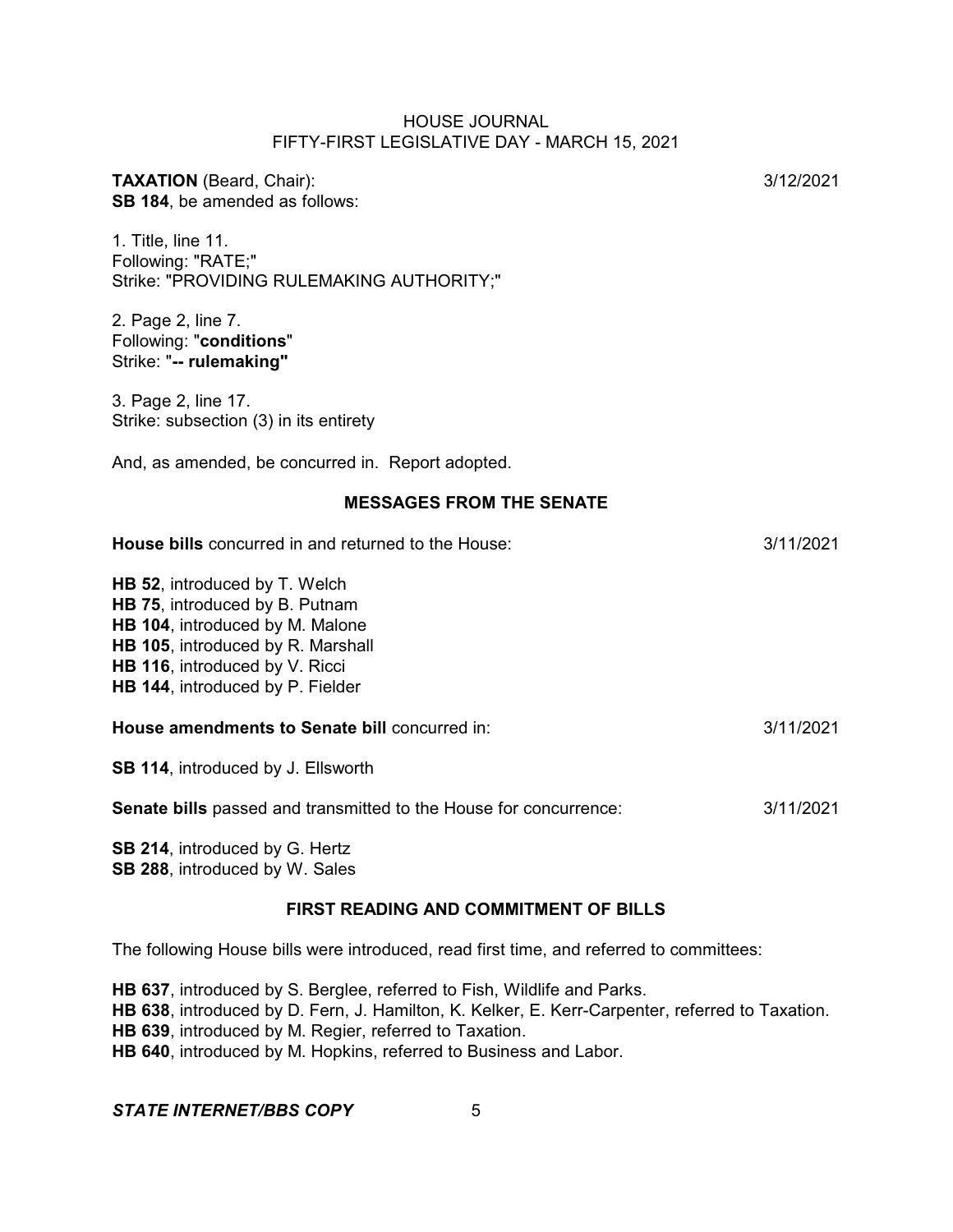The following Senate bills were introduced, read first time, and referred to committees:

**SB 214**, introduced by G. Hertz, referred to Taxation. **SB 288**, introduced by W. Sales, referred to Taxation.

# **SECOND READING OF BILLS (COMMITTEE OF THE WHOLE)**

Majority Leader Vinton moved the House resolve itself into a Committee of the Whole for consideration of business on second reading. Motion carried. Representative Ler in the chair.

Mr. Speaker: We, your Committee of the Whole, having had under consideration business on second reading, recommend as follows:

**HB 53** - **Senate Amendments** - Representative Hamilton moved Senate amendments to **HB 53** be concurred in. Motion carried as follows:

Yeas: Abbott, Anderson, Bartel, Beard, Bedey, Berglee, Bertoglio, Binkley, Bishop, Brewster, Buckley, Buttrey, Caferro, Carlson, Curdy, Custer, Dooling, Dunwell, Duram, Farris-Olsen, Fern, Fielder, Fitzgerald, Fleming, France, Frazer, Fuller, Funk, Galloway, Garner, Gillette, Gist, Greef, Gunderson, Hamilton, Harvey, Hawk, Hayman, Hill, Hinkle C, Hinkle J, Holmlund, Hopkins, Jones, Karjala, Kassmier, Keane, Kelker, Keogh, Kerns, Kerr-Carpenter, Knudsen C, Knudsen R, Kortum, Lenz, Ler, Loge, Malone, Marler, Marshall, McKamey, Mercer, Mitchell, Moore, Nave, Noland, Novak, Olsen, Patelis, Phalen, Putnam, Read, Regier A, Regier M, Reksten, Ricci, Running Wolf, Schillinger, Seekins-Crowe, Sheldon-Galloway, Skees, Smith, Stafman, Stewart Peregoy, Stromswold, Sullivan, Tenenbaum, Thane, Trebas, Tschida, Usher, Vinton, Walsh, Weatherwax, Welch, Whiteman Pena, Whitman, Windy Boy, Zolnikov, Mr. Speaker. Total 100

Nays: None. Total 0

Voted absentee: Walsh, Aye.

Excused: Walsh. Total 1

Absent or not voting: None. Total 0

**HB 65** - **Senate Amendments** - Representative Moore moved Senate amendments to **HB 65** be concurred in. Motion carried as follows:

Yeas: Abbott, Anderson, Bartel, Beard, Bedey, Berglee, Bertoglio, Binkley, Bishop, Brewster, Buckley, Buttrey, Caferro, Carlson, Curdy, Custer, Dooling, Dunwell, Duram, Farris-Olsen, Fern,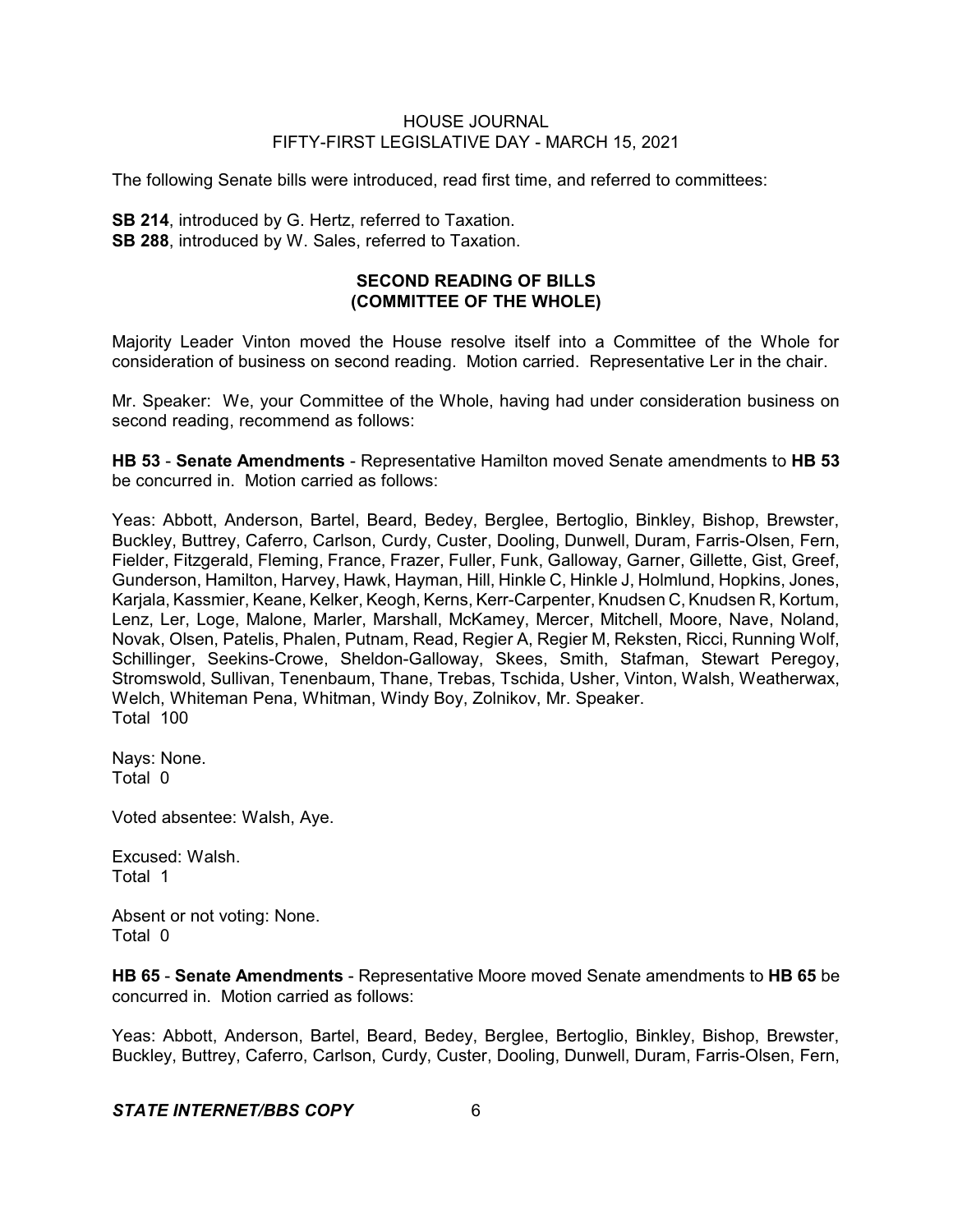Fielder, Fitzgerald, Fleming, France, Frazer, Fuller, Funk, Galloway, Garner, Gillette, Gist, Greef, Gunderson, Hamilton, Harvey, Hawk, Hayman, Hill, Hinkle C, Hinkle J, Holmlund, Hopkins, Jones, Karjala, Kassmier, Keane, Kelker, Keogh, Kerns, Kerr-Carpenter, Knudsen C, Knudsen R, Kortum, Lenz, Ler, Loge, Malone, Marler, Marshall, McKamey, Mercer, Mitchell, Moore, Nave, Noland, Novak, Olsen, Patelis, Phalen, Putnam, Read, Regier A, Regier M, Reksten, Ricci, Running Wolf, Schillinger, Seekins-Crowe, Sheldon-Galloway, Skees, Smith, Stafman, Stewart Peregoy, Stromswold, Sullivan, Tenenbaum, Thane, Trebas, Tschida, Usher, Vinton, Walsh, Weatherwax, Welch, Whiteman Pena, Whitman, Windy Boy, Zolnikov, Mr. Speaker. Total 100

Nays: None. Total 0

Voted absentee: Walsh, Aye.

Excused: Walsh. Total 1

Absent or not voting: None. Total 0

**HB 117** - **Senate Amendments** - Representative Ricci moved Senate amendments to **HB 117** be concurred in. Motion carried as follows:

Yeas: Abbott, Anderson, Bartel, Beard, Bedey, Berglee, Bertoglio, Binkley, Bishop, Brewster, Buckley, Buttrey, Caferro, Carlson, Curdy, Custer, Dooling, Dunwell, Duram, Farris-Olsen, Fern, Fielder, Fitzgerald, Fleming, France, Frazer, Fuller, Funk, Galloway, Garner, Gillette, Gist, Greef, Gunderson, Hamilton, Harvey, Hawk, Hayman, Hill, Hinkle C, Hinkle J, Holmlund, Hopkins, Jones, Karjala, Kassmier, Keane, Kelker, Keogh, Kerns, Kerr-Carpenter, Knudsen C, Knudsen R, Kortum, Lenz, Ler, Loge, Malone, Marler, Marshall, McKamey, Mercer, Mitchell, Moore, Nave, Noland, Novak, Olsen, Patelis, Phalen, Putnam, Read, Regier A, Regier M, Reksten, Ricci, Running Wolf, Schillinger, Seekins-Crowe, Skees, Smith, Stafman, Stewart Peregoy, Sullivan, Tenenbaum, Thane, Trebas, Tschida, Usher, Vinton, Walsh, Weatherwax, Welch, Whiteman Pena, Whitman, Windy Boy, Mr. Speaker. Total 97

Nays: Sheldon-Galloway, Stromswold, Zolnikov. Total 3

Voted absentee: Walsh, Aye.

Excused: Walsh. Total 1

Absent or not voting: None. Total 0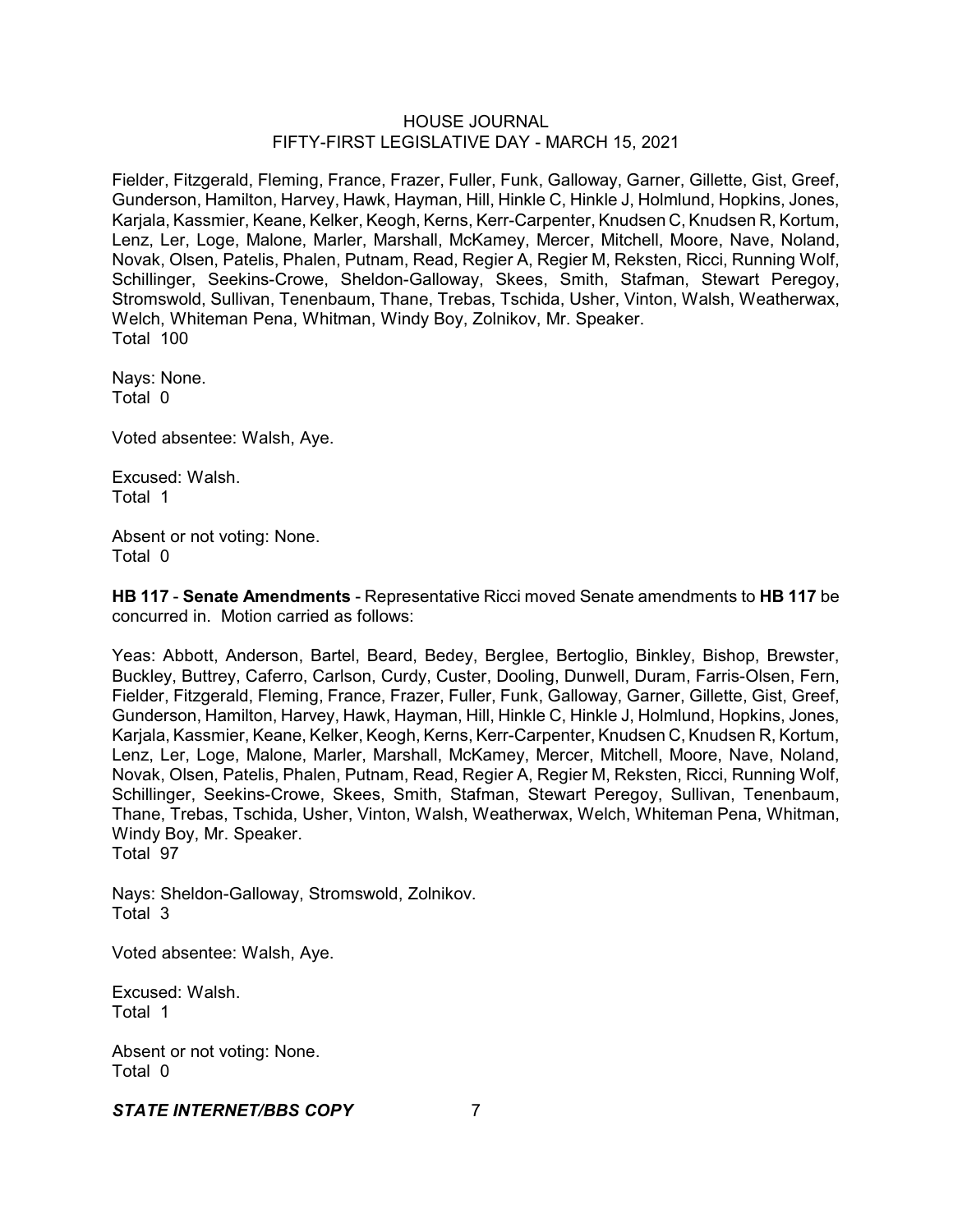**HB 191** - Representative Hopkins moved **HB 191** do pass. Motion carried as follows:

Yeas: Abbott, Anderson, Bartel, Beard, Bedey, Berglee, Bertoglio, Binkley, Bishop, Brewster, Buckley, Buttrey, Caferro, Carlson, Curdy, Custer, Dooling, Dunwell, Duram, Farris-Olsen, Fern, Fielder, Fitzgerald, Fleming, France, Frazer, Fuller, Funk, Galloway, Garner, Gillette, Gist, Greef, Gunderson, Hamilton, Harvey, Hawk, Hayman, Hill, Hinkle C, Hinkle J, Holmlund, Hopkins, Jones, Karjala, Kassmier, Keane, Kelker, Keogh, Kerns, Kerr-Carpenter, Knudsen C, Knudsen R, Kortum, Lenz, Ler, Loge, Malone, Marler, Marshall, McKamey, Mitchell, Nave, Noland, Novak, Olsen, Patelis, Phalen, Putnam, Read, Regier A, Reksten, Ricci, Running Wolf, Schillinger, Seekins-Crowe, Sheldon-Galloway, Skees, Smith, Stafman, Stewart Peregoy, Stromswold, Sullivan, Tenenbaum, Thane, Trebas, Tschida, Usher, Vinton, Walsh, Weatherwax, Welch, Whiteman Pena, Whitman, Windy Boy, Zolnikov, Mr. Speaker. Total 97

Nays: Mercer, Moore, Regier M. Total 3

Voted absentee: Walsh, Aye.

Excused: Walsh. Total 1

Absent or not voting: None. Total 0

**HB 397** - Representative Kassmier moved **HB 397** do pass. Motion carried as follows:

Yeas: Abbott, Anderson, Bartel, Bedey, Bertoglio, Bishop, Brewster, Buckley, Buttrey, Caferro, Carlson, Curdy, Custer, Dooling, Dunwell, Duram, Farris-Olsen, Fern, Fielder, Fitzgerald, Fleming, France, Frazer, Fuller, Funk, Garner, Gillette, Gist, Greef, Gunderson, Hamilton, Harvey, Hawk, Hayman, Hill, Hinkle J, Holmlund, Hopkins, Jones, Karjala, Kassmier, Keane, Kelker, Keogh, Kerns, Kerr-Carpenter, Knudsen C, Kortum, Lenz, Ler, Loge, Malone, Marler, Marshall, McKamey, Mercer, Mitchell, Noland, Novak, Olsen, Patelis, Putnam, Read, Reksten, Ricci, Running Wolf, Skees, Smith, Stafman, Stewart Peregoy, Stromswold, Sullivan, Tenenbaum, Thane, Trebas, Vinton, Walsh, Weatherwax, Welch, WhitemanPena, Whitman, WindyBoy, Zolnikov, Mr. Speaker. Total 84

Nays: Beard, Berglee, Binkley, Galloway, Hinkle C, Knudsen R, Moore, Nave, Phalen, Regier A, Regier M, Schillinger, Seekins-Crowe, Sheldon-Galloway, Tschida, Usher. Total 16

Voted absentee: Walsh, Aye.

Excused: Walsh. Total 1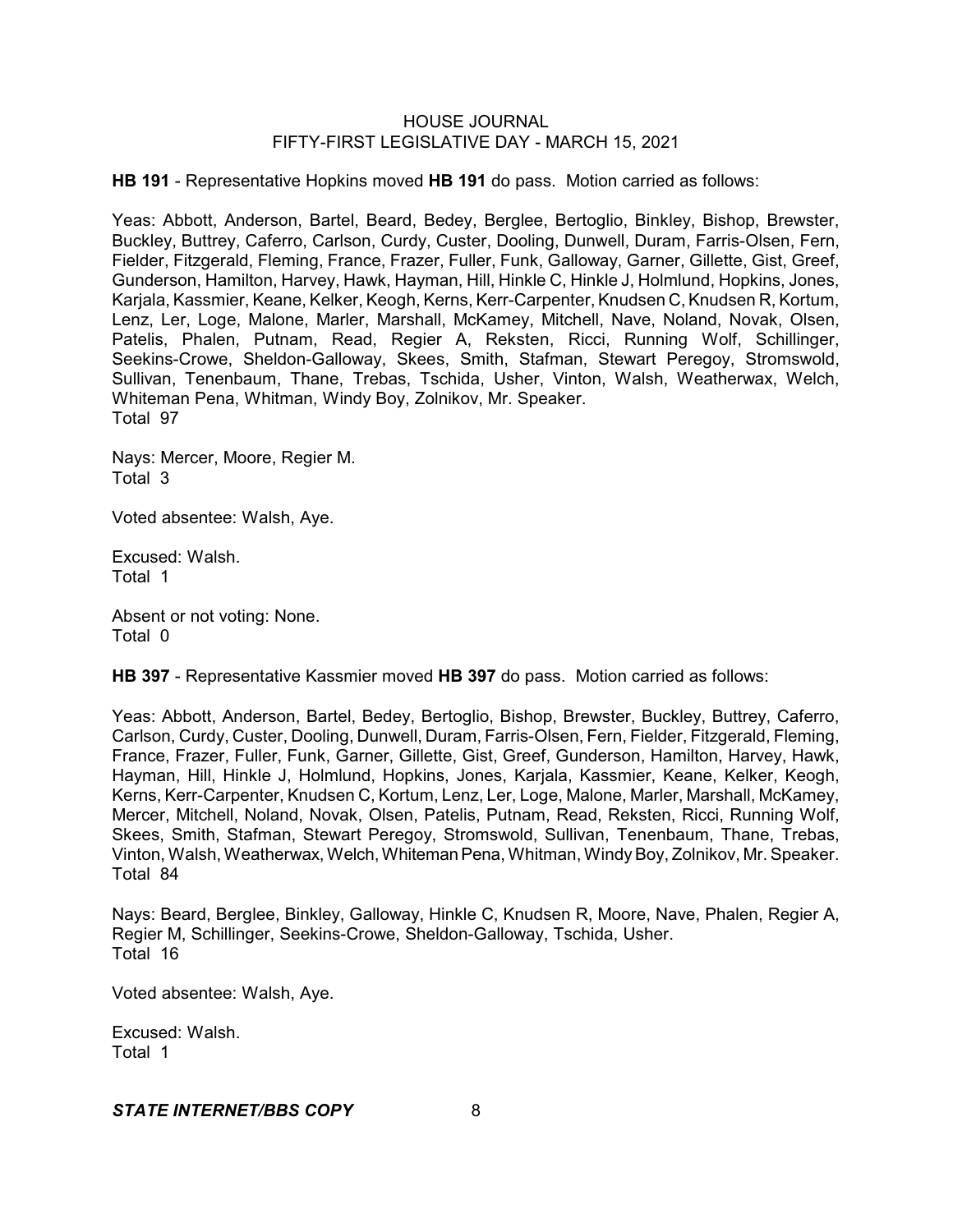Absent or not voting: None. Total 0

**SB 39** - Representative Kelker moved **SB 39** be concurred in. Motion carried as follows:

Yeas: Abbott, Anderson, Bartel, Beard, Bedey, Berglee, Bertoglio, Binkley, Bishop, Brewster, Buckley, Buttrey, Caferro, Carlson, Curdy, Custer, Dooling, Dunwell, Duram, Farris-Olsen, Fern, Fielder, Fitzgerald, Fleming, France, Frazer, Fuller, Funk, Galloway, Garner, Gillette, Gist, Greef, Gunderson, Hamilton, Harvey, Hawk, Hayman, Hill, Hinkle C, Hinkle J, Holmlund, Hopkins, Jones, Karjala, Kassmier, Keane, Kelker, Keogh, Kerns, Kerr-Carpenter, Knudsen C, Knudsen R, Kortum, Lenz, Ler, Loge, Malone, Marler, Marshall, McKamey, Mercer, Mitchell, Moore, Nave, Noland, Novak, Olsen, Patelis, Phalen, Putnam, Read, Regier A, Regier M, Reksten, Ricci, Running Wolf, Schillinger, Seekins-Crowe, Sheldon-Galloway, Skees, Smith, Stafman, Stewart Peregoy, Stromswold, Sullivan, Tenenbaum, Thane, Trebas, Tschida, Usher, Vinton, Walsh, Weatherwax, Welch, Whiteman Pena, Whitman, Windy Boy, Zolnikov, Mr. Speaker. Total 100

Nays: None. Total 0

Voted absentee: Walsh, Aye.

Excused: Walsh. Total 1

Absent or not voting: None. Total 0

**SB 75** - Representative Beard moved **SB 75** be concurred in. Motion carried as follows:

Yeas: Abbott, Anderson, Bartel, Beard, Bedey, Berglee, Bertoglio, Binkley, Bishop, Brewster, Buckley, Buttrey, Caferro, Carlson, Curdy, Custer, Dooling, Dunwell, Duram, Farris-Olsen, Fern, Fielder, Fitzgerald, Fleming, France, Frazer, Fuller, Funk, Galloway, Garner, Gillette, Gist, Greef, Gunderson, Hamilton, Harvey, Hawk, Hayman, Hill, Hinkle C, Hinkle J, Holmlund, Hopkins, Jones, Karjala, Kassmier, Keane, Kelker, Keogh, Kerns, Kerr-Carpenter, Knudsen C, Knudsen R, Kortum, Lenz, Ler, Loge, Malone, Marler, Marshall, McKamey, Mercer, Mitchell, Moore, Nave, Noland, Novak, Olsen, Patelis, Phalen, Putnam, Read, Regier A, Regier M, Reksten, Ricci, Running Wolf, Schillinger, Seekins-Crowe, Sheldon-Galloway, Skees, Smith, Stafman, Stewart Peregoy, Stromswold, Sullivan, Tenenbaum, Thane, Trebas, Tschida, Usher, Vinton, Walsh, Weatherwax, Welch, Whiteman Pena, Whitman, Windy Boy, Zolnikov, Mr. Speaker. Total 100

Nays: None. Total 0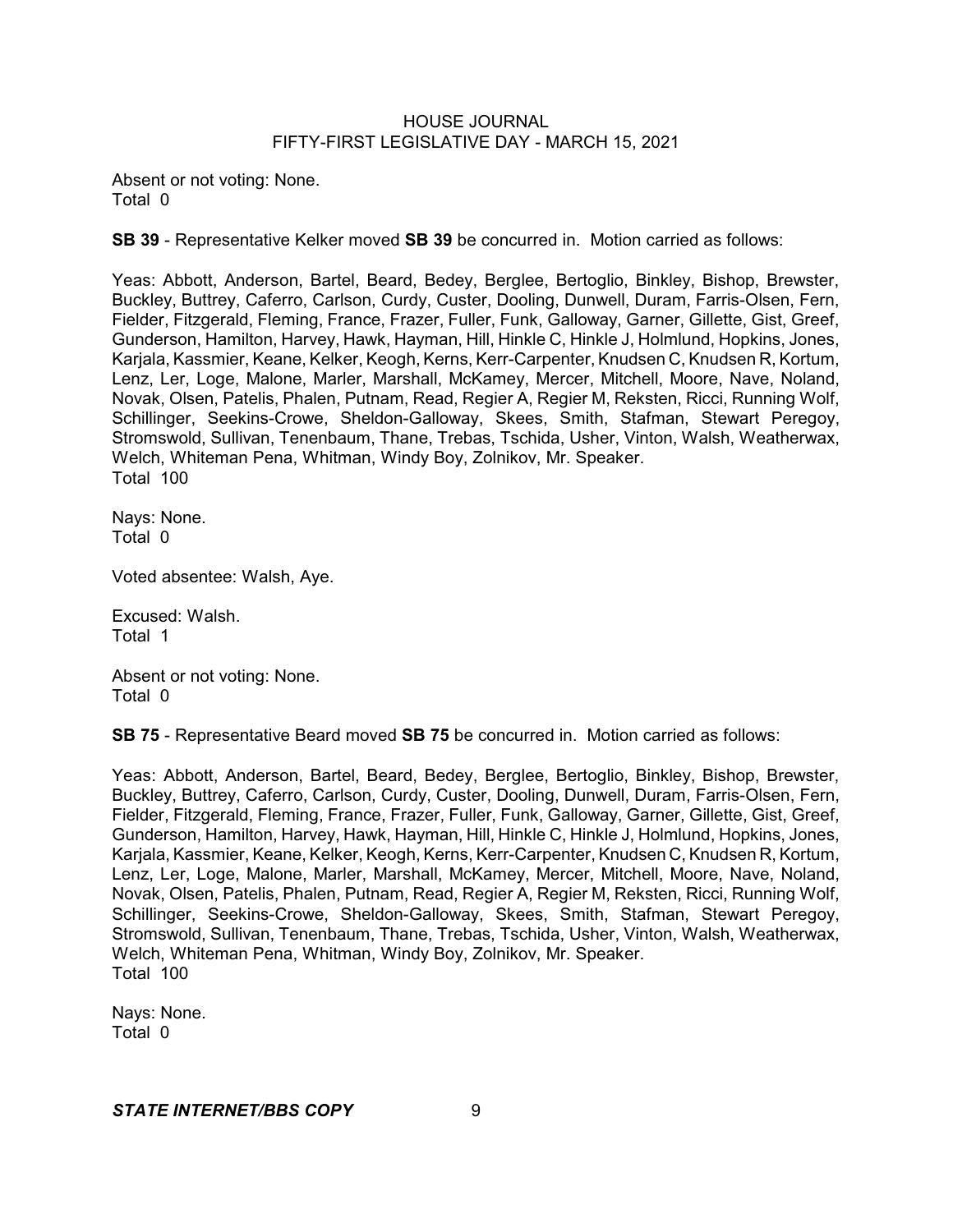Voted absentee: Walsh, Aye.

Excused: Walsh. Total 1

Absent or not voting: None. Total 0

**SB 82** - Representative M. Regier moved **SB 82** be concurred in. Motion carried as follows:

Yeas: Anderson, Bartel, Beard, Bedey, Berglee, Bertoglio, Binkley, Brewster, Buttrey, Carlson, Custer, Dooling, Duram, Fielder, Fitzgerald, Fleming, Frazer, Fuller, Galloway, Garner, Gillette, Gist, Greef, Gunderson, Hill, Hinkle C, Hinkle J, Holmlund, Hopkins, Jones, Kassmier, Kerns, Knudsen C, Knudsen R, Lenz, Ler, Loge, Malone, Marshall, McKamey, Mercer, Mitchell, Moore, Nave, Noland, Patelis, Phalen, Putnam, Read, Regier A, Regier M, Reksten, Ricci, Schillinger, Seekins-Crowe, Sheldon-Galloway, Skees, Stromswold, Trebas, Tschida, Usher, Vinton, Walsh, Welch, Whitman, Zolnikov, Mr. Speaker. Total 67

Nays: Abbott, Bishop, Buckley, Caferro, Curdy, Dunwell, Farris-Olsen, Fern, France, Funk, Hamilton, Harvey, Hawk, Hayman, Karjala, Keane, Kelker, Keogh, Kerr-Carpenter, Kortum, Marler, Novak, Olsen, Running Wolf, Smith, Stafman, Stewart Peregoy, Sullivan, Tenenbaum, Thane, Weatherwax, Whiteman Pena, Windy Boy. Total 33

Voted absentee: Walsh, Aye.

Excused: Walsh. Total 1

Absent or not voting: None. Total 0

**SB 93** - Representative Greef moved **SB 93** be concurred in. Motion carried as follows:

Yeas: Abbott, Anderson, Bartel, Beard, Bedey, Berglee, Bertoglio, Binkley, Bishop, Brewster, Buckley, Buttrey, Carlson, Curdy, Custer, Dooling, Duram, Farris-Olsen, Fern, Fielder, Fitzgerald, Fleming, France, Frazer, Fuller, Funk, Galloway, Garner, Gillette, Gist, Greef, Gunderson, Hawk, Hill, Hinkle C, Hinkle J, Holmlund, Hopkins, Jones, Kassmier, Keane, Kelker, Keogh, Kerns, Kerr-Carpenter, Knudsen C, Knudsen R, Kortum, Lenz, Ler, Loge, Malone, Marshall, McKamey, Mercer, Mitchell, Moore, Nave, Noland, Novak, Patelis, Phalen, Putnam, Read, Regier A, Regier M, Reksten, Ricci, Running Wolf, Schillinger, Seekins-Crowe, Sheldon-Galloway, Skees, Stafman, Stewart Peregoy, Stromswold, Sullivan, Tenenbaum, Thane, Trebas, Tschida, Usher, Vinton, Walsh, Welch, Whitman, Windy Boy, Zolnikov, Mr. Speaker. Total 89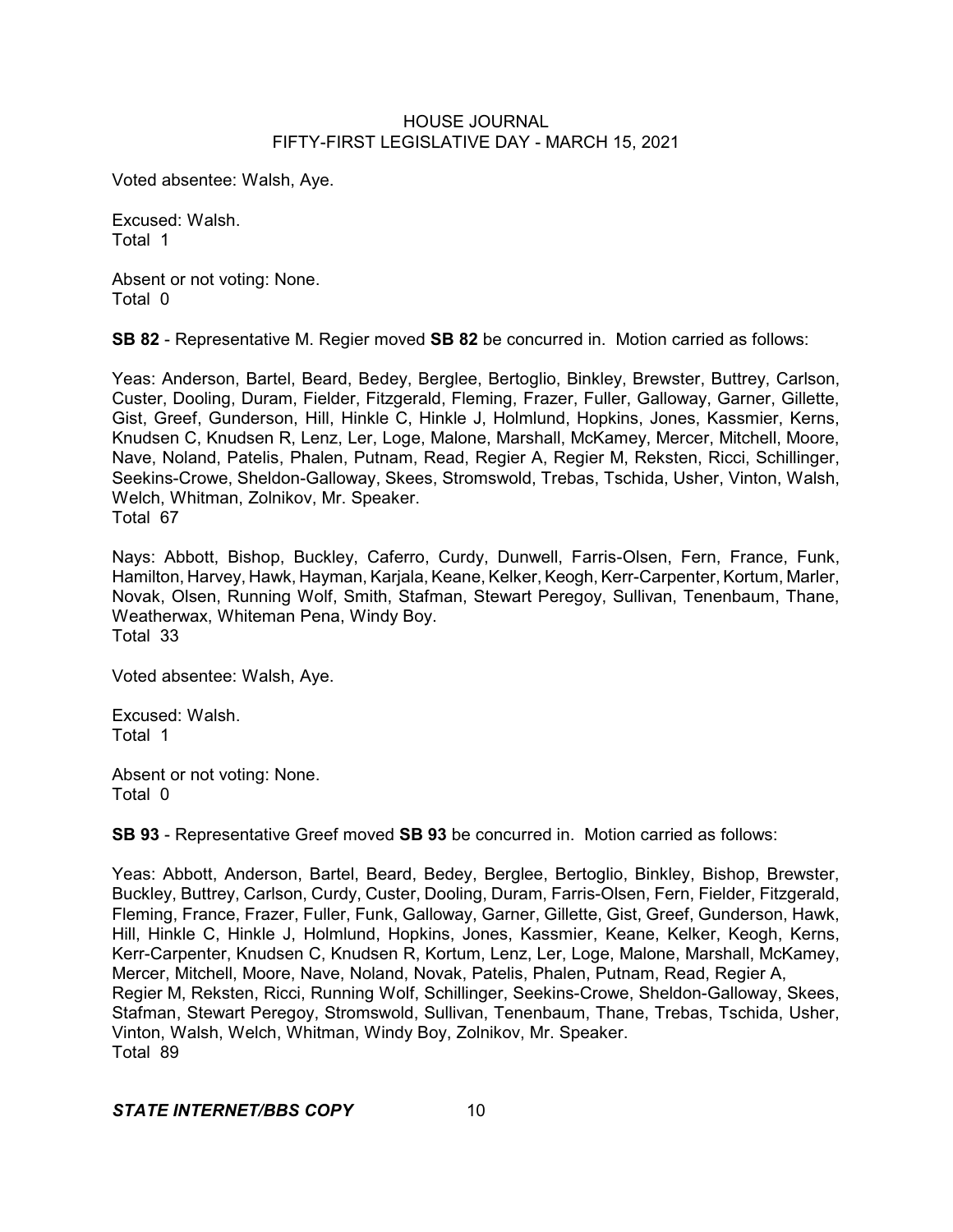Nays: Caferro, Dunwell, Hamilton, Harvey, Hayman, Karjala, Marler, Olsen, Smith, Weatherwax, Whiteman Pena. Total 11

Voted absentee: Walsh, Aye.

Excused: Walsh. Total 1

Absent or not voting: None. Total 0

**SB 126** - Representative Sheldon-Galloway moved **SB 126** be concurred in. Motion carried as follows:

Yeas: Anderson, Bartel, Beard, Bedey, Berglee, Bertoglio, Binkley, Brewster, Buttrey, Caferro, Carlson, Custer, Dooling, Duram, Fielder, Fitzgerald, Fleming, Frazer, Fuller, Galloway, Garner, Gillette, Gist, Greef, Gunderson, Harvey, Hawk, Hill, Hinkle C, Hinkle J, Holmlund, Hopkins, Jones, Kassmier, Keane, Kerns, Knudsen C, Knudsen R, Lenz, Ler, Loge, Malone, Marshall, McKamey, Mercer, Mitchell, Moore, Nave, Noland, Novak, Patelis, Phalen, Putnam, Read, Regier A, Regier M, Reksten, Ricci, Schillinger, Seekins-Crowe, Sheldon-Galloway, Skees, Stromswold, Thane, Trebas, Tschida, Usher, Vinton, Walsh, Welch, Whitman, Zolnikov, Mr. Speaker. Total 73

Nays: Abbott, Bishop, Buckley, Curdy, Dunwell, Farris-Olsen, Fern, France, Funk, Hamilton, Hayman, Karjala, Kelker, Keogh, Kerr-Carpenter, Kortum, Marler, Olsen, Running Wolf, Smith, Stafman, Stewart Peregoy, Sullivan, Tenenbaum, Weatherwax, Whiteman Pena, Windy Boy. Total 27

Voted absentee: Walsh, Aye.

Excused: Walsh. Total 1

Absent or not voting: None. Total 0

**SB 127** - Representative Brewster moved **SB 127** be concurred in. Motion carried as follows:

Yeas: Anderson, Bartel, Beard, Bedey, Berglee, Bertoglio, Binkley, Brewster, Buckley, Buttrey, Carlson, Custer, Dooling, Duram, Farris-Olsen, Fern, Fielder, Fitzgerald, Fleming, Frazer, Fuller, Galloway, Garner, Gillette, Gist, Greef, Gunderson, Hamilton, Hill, Hinkle C, Hinkle J, Holmlund, Hopkins, Jones, Kassmier, Keane, Kerns, Kerr-Carpenter, Knudsen C, Knudsen R, Lenz, Ler, Loge, Malone, Marshall, McKamey, Mercer, Mitchell, Moore, Nave, Noland, Novak, Patelis,Phalen, Putnam, Read, RegierA, Regier M, Reksten, Ricci, Schillinger, Seekins-Crowe, Sheldon-Galloway,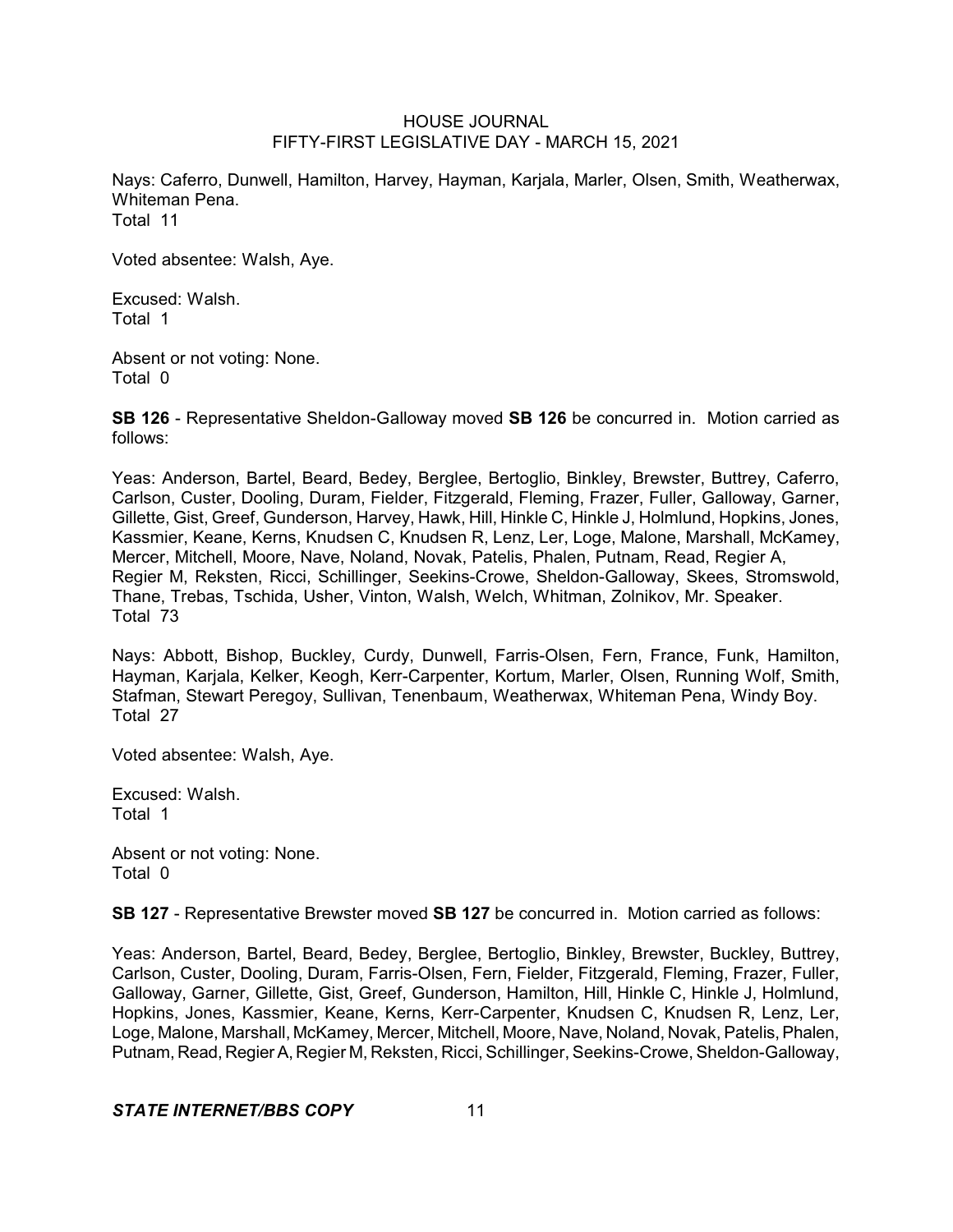Skees, Smith, Stromswold, Tenenbaum, Thane, Trebas, Tschida, Usher, Vinton, Walsh, Weatherwax, Welch, Whitman, Zolnikov, Mr. Speaker. Total 78

Nays: Abbott, Bishop, Caferro, Curdy, Dunwell, France, Funk, Harvey, Hawk, Hayman, Karjala, Kelker, Keogh, Kortum, Marler, Olsen, Running Wolf, Stafman, Stewart Peregoy, Sullivan, Whiteman Pena, Windy Boy. Total 22

Voted absentee: Walsh, Aye.

Excused: Walsh. Total 1

Absent or not voting: None. Total 0

Majority Leader Vinton moved the Committee rise and report. Motion carried. Committee arose. House resumed. Mr. Speaker presiding. Chair Ler moved the Committee of the Whole report be adopted. Report adopted as follows:

Yeas: Abbott, Anderson, Beard, Bedey, Berglee, Bertoglio, Binkley, Bishop, Brewster, Buckley, Buttrey, Caferro, Carlson, Curdy, Custer, Dooling, Dunwell, Duram, Farris-Olsen, Fern, Fielder, Fitzgerald, Fleming, France, Frazer, Fuller, Funk, Galloway, Garner, Gillette, Gist, Greef, Gunderson, Hamilton, Harvey, Hawk, Hayman, Hill, Hinkle C, Hinkle J, Holmlund, Hopkins, Jones, Karjala, Kassmier, Keane, Kelker, Keogh, Kerns, Kerr-Carpenter, Knudsen C, Knudsen R, Kortum, Lenz, Loge, Malone, Marler, Marshall, McKamey, Mercer, Mitchell, Moore, Nave, Noland, Novak, Patelis, Phalen, Putnam, Read, Regier A, Regier M, Reksten, Ricci, Running Wolf, Schillinger, Seekins-Crowe, Sheldon-Galloway, Skees, Smith, Stafman, Stewart Peregoy, Stromswold, Sullivan, Tenenbaum, Thane, Trebas, Tschida, Usher, Vinton, Weatherwax, Welch, Whiteman Pena, Whitman, Windy Boy, Zolnikov, Mr. Speaker. Total 96

Nays: None. Total 0

Voted absentee: None.

Excused: Walsh. Total 1

Absent or not voting: Bartel, Ler, Olsen. Total 3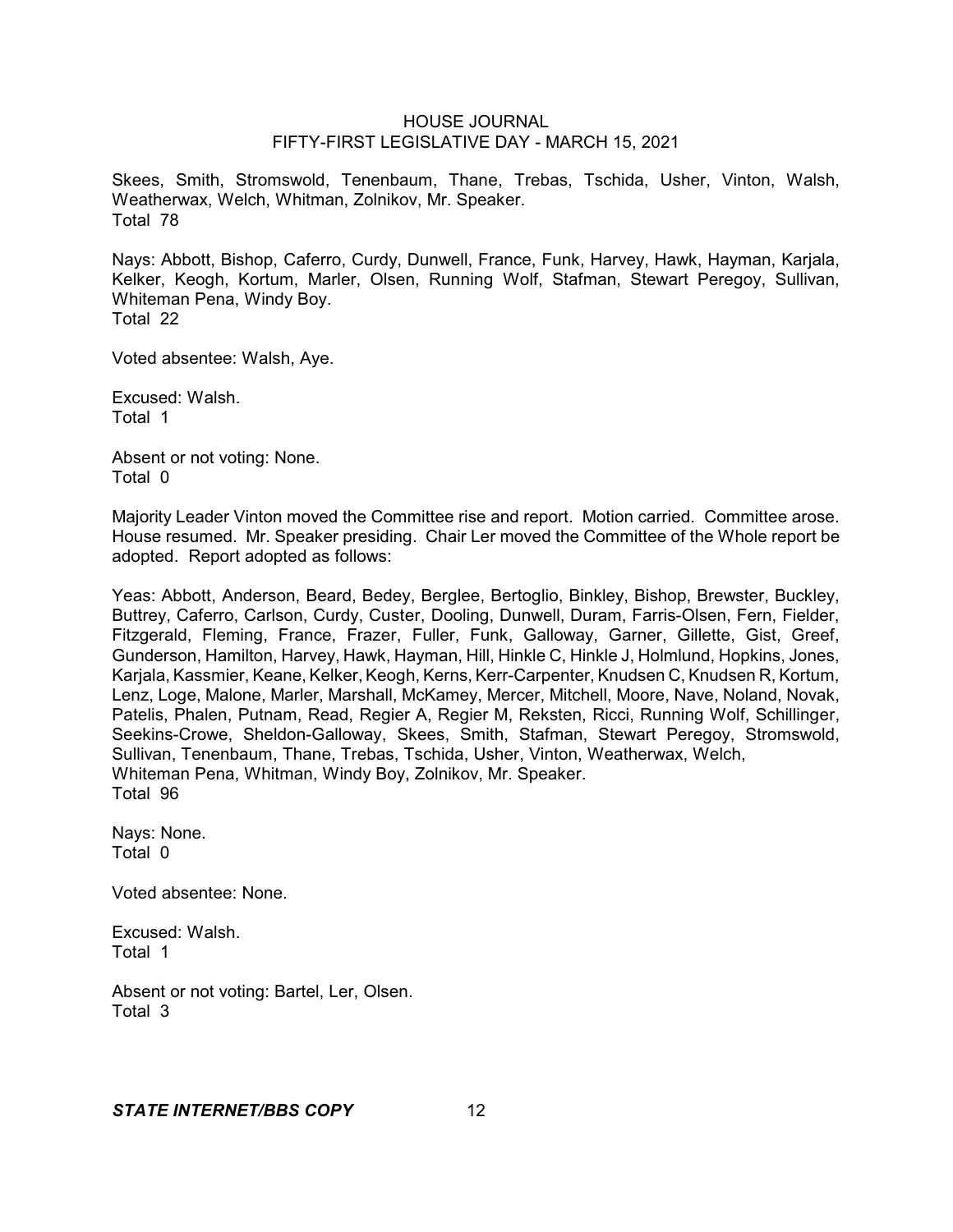# **THIRD READING OF BILLS**

The following bills having been read three several times, title and history agreed to, were disposed of in the following manner:

**HB 302** passed as follows:

Yeas: Anderson, Bartel, Beard, Bedey, Berglee, Bertoglio, Binkley, Brewster, Buttrey, Carlson, Custer, Dooling, Duram, Fielder, Fitzgerald, Fleming, Frazer, Fuller, Galloway, Garner, Gillette, Gist, Greef, Gunderson, Hill, Hinkle C, Hinkle J, Holmlund, Hopkins, Jones, Kassmier, Kerns, Knudsen C, Knudsen R, Lenz, Ler, Loge, Malone, Marshall, McKamey, Mercer, Mitchell, Moore, Nave, Noland, Patelis, Phalen, Putnam, Read, Regier A, Regier M, Reksten, Ricci, Schillinger, Seekins-Crowe, Sheldon-Galloway, Skees, Stromswold, Trebas, Tschida, Vinton, Welch, Whitman, Zolnikov, Mr. Speaker. Total 65

Nays: Abbott, Bishop, Buckley, Caferro, Curdy, Dunwell, Farris-Olsen, Fern, France, Funk, Hamilton, Harvey, Hawk, Hayman, Karjala, Keane, Kelker, Keogh, Kerr-Carpenter, Kortum, Marler, Novak, Olsen, Running Wolf, Smith, Stafman, Stewart Peregoy, Sullivan, Tenenbaum, Thane, Weatherwax, Whiteman Pena, Windy Boy. Total 33

Voted absentee: None.

Excused: Walsh. Total 1

Absent or not voting: Usher. Total 1

**HB 445** passed as follows:

Yeas: Abbott, Anderson, Bartel, Beard, Bedey, Berglee, Bertoglio, Binkley, Bishop, Brewster, Buckley, Buttrey, Caferro, Carlson, Curdy, Custer, Dooling, Dunwell, Duram, Farris-Olsen, Fern, Fielder, Fitzgerald, Fleming, France, Frazer, Fuller, Funk, Galloway, Garner, Gillette, Gist, Greef, Gunderson, Hamilton, Harvey, Hawk, Hayman, Hill, Hinkle C, Hinkle J, Holmlund, Hopkins, Jones, Karjala, Kassmier, Keane, Kelker, Keogh, Kerns, Kerr-Carpenter, Knudsen C, Knudsen R, Kortum, Lenz, Ler, Loge, Malone, Marshall, McKamey, Mercer, Mitchell, Moore, Nave, Noland, Novak, Olsen, Patelis, Phalen, Putnam, Read, Regier A, Regier M, Reksten, Ricci, Running Wolf, Schillinger, Seekins-Crowe, Sheldon-Galloway, Skees, Smith, Stafman, Stewart Peregoy, Stromswold, Sullivan, Tenenbaum, Thane, Trebas, Tschida, Usher, Vinton, Weatherwax, Welch, Whiteman Pena, Whitman, Windy Boy, Zolnikov, Mr. Speaker. Total 98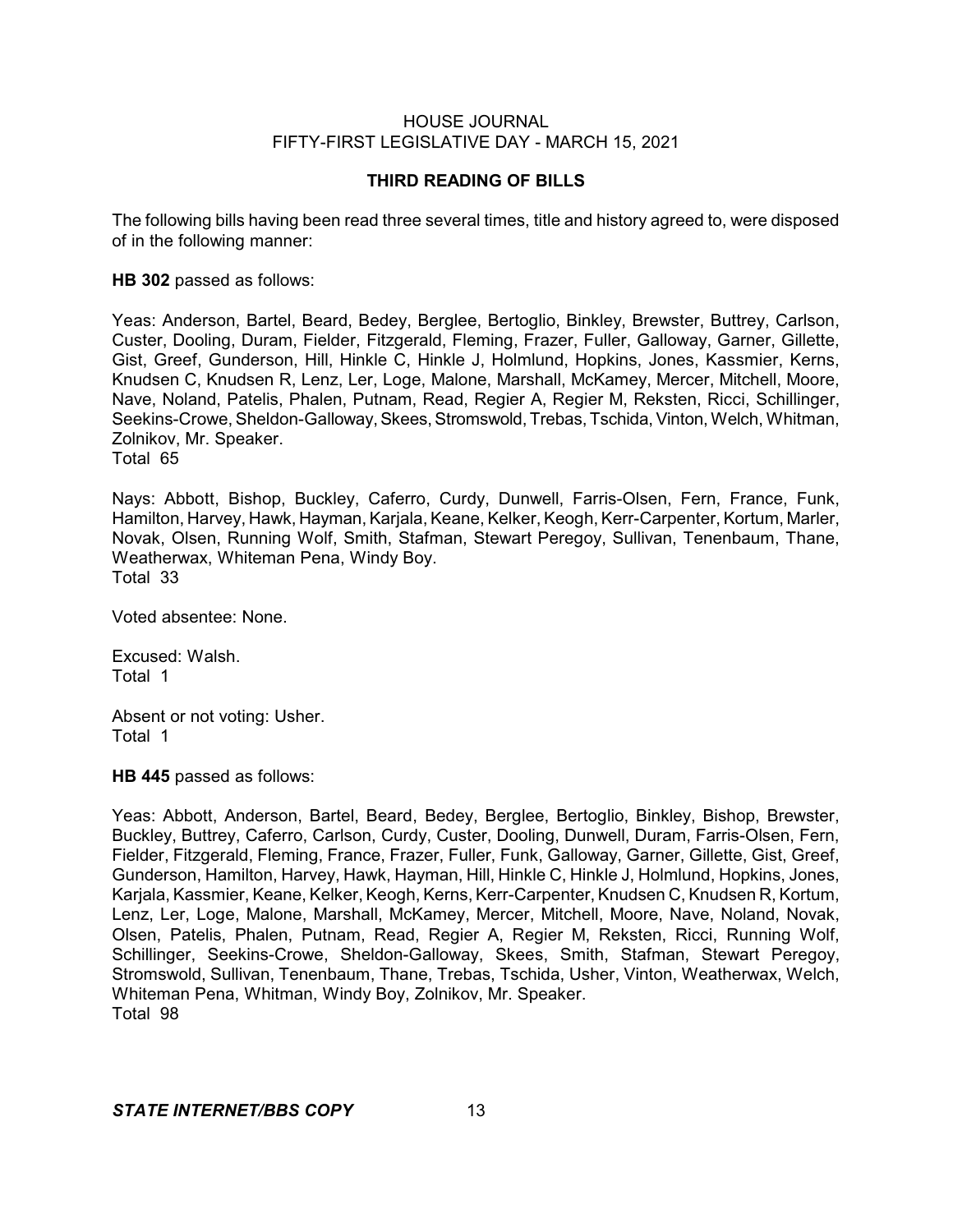Nays: Marler. Total 1

Voted absentee: None.

Excused: Walsh. Total 1

Absent or not voting: None. Total 0

**HB 490** passed as follows:

Yeas: Anderson, Bartel, Beard, Bedey, Berglee, Bertoglio, Binkley, Brewster, Buttrey, Carlson, Curdy, Custer, Dooling, Duram, Fern, Fielder, Fitzgerald, Fleming, Frazer, Fuller, Galloway, Garner, Gillette, Gist, Greef, Gunderson, Hill, Hinkle C, Hinkle J, Holmlund, Hopkins, Jones, Kassmier, Kerns, Knudsen C, Knudsen R, Lenz, Ler, Loge, Malone, Marshall, McKamey, Mercer, Mitchell, Moore, Nave, Noland, Patelis, Phalen, Putnam, Read, Regier A, Regier M, Reksten, Ricci, Schillinger, Seekins-Crowe, Sheldon-Galloway, Skees, Stromswold, Trebas, Tschida, Usher, Vinton, Welch, Whitman, Zolnikov, Mr. Speaker. Total 68

Nays: Abbott, Bishop, Buckley, Caferro, Dunwell, Farris-Olsen, France, Funk, Hamilton, Harvey, Hawk, Hayman, Karjala, Keane, Kelker, Keogh, Kerr-Carpenter, Kortum, Marler, Novak, Olsen, Running Wolf, Smith, Stafman, Stewart Peregoy, Sullivan, Tenenbaum, Thane, Weatherwax, Whiteman Pena, Windy Boy. Total 31

Voted absentee: None.

Excused: Walsh. Total 1

Absent or not voting: None. Total 0

**HB 593** passed as follows:

Yeas: Anderson, Bartel, Beard, Bedey, Berglee, Bertoglio, Binkley, Brewster, Buckley, Buttrey, Carlson, Custer, Dooling, Duram, Fern, Fielder, Fitzgerald, Fleming, Frazer, Fuller, Galloway, Garner, Gillette, Gist, Greef, Gunderson, Hamilton, Hill, Hinkle C, Hinkle J, Holmlund, Hopkins, Jones, Kassmier, Kerns, Knudsen C, Knudsen R, Lenz, Ler, Loge, Malone, Marshall, McKamey, Mercer, Mitchell, Moore, Nave, Noland, Novak, Patelis, Phalen, Putnam, Read, Regier A, Regier M, Reksten, Ricci, Running Wolf, Schillinger, Seekins-Crowe, Sheldon-Galloway, Smith,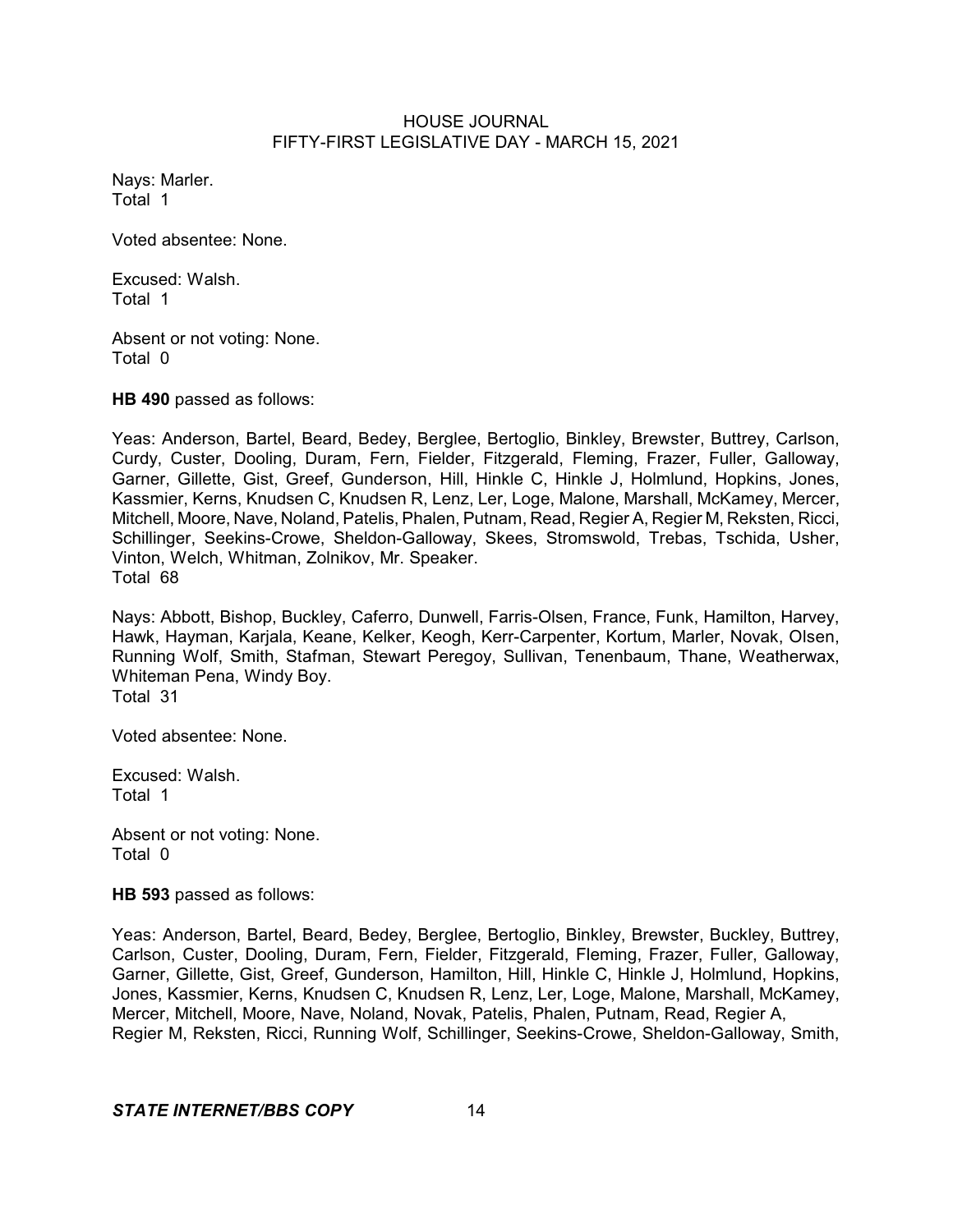Stewart Peregoy, Stromswold, Thane, Trebas, Tschida, Usher, Vinton, Weatherwax, Welch, Whitman, Zolnikov, Mr. Speaker. Total 74

Nays: Abbott, Bishop, Caferro, Curdy, Dunwell, Farris-Olsen, France, Funk, Harvey, Hawk, Hayman, Karjala, Keane, Kelker, Keogh, Kerr-Carpenter, Kortum, Marler, Olsen, Skees, Stafman, Sullivan, Tenenbaum, Whiteman Pena, Windy Boy. Total 25

Voted absentee: None.

Excused: Walsh. Total 1

Absent or not voting: None. Total 0

**SB 38** concurred in as follows:

Yeas: Abbott, Anderson, Bedey, Berglee, Bertoglio, Binkley, Bishop, Brewster, Buckley, Buttrey, Caferro, Carlson, Curdy, Custer, Dooling, Dunwell, Duram, Farris-Olsen, Fern, Fielder, Fitzgerald, Fleming, France, Frazer, Fuller, Funk, Galloway, Garner, Gillette, Gist, Greef, Gunderson, Hamilton, Harvey, Hawk, Hayman, Hill, Hinkle C, Hinkle J, Holmlund, Hopkins, Jones, Karjala, Kassmier, Keane, Kelker, Keogh, Kerns, Kerr-Carpenter, Knudsen C, Knudsen R, Kortum, Ler, Loge, Malone, Marler, Marshall, McKamey, Mercer, Mitchell, Moore, Nave, Noland, Novak, Olsen, Patelis, Phalen, Putnam, Read, Regier A, Regier M, Reksten, Running Wolf, Schillinger, Seekins-Crowe, Sheldon-Galloway, Skees, Smith, Stafman, Stewart Peregoy, Stromswold, Sullivan, Tenenbaum, Thane, Trebas, Tschida, Usher, Vinton, Weatherwax, Welch, Whiteman Pena, Whitman, Windy Boy, Zolnikov, Mr. Speaker. Total 95

Nays: Bartel, Beard, Lenz, Ricci. Total 4

Voted absentee: None.

Excused: Walsh. Total 1

Absent or not voting: None. Total 0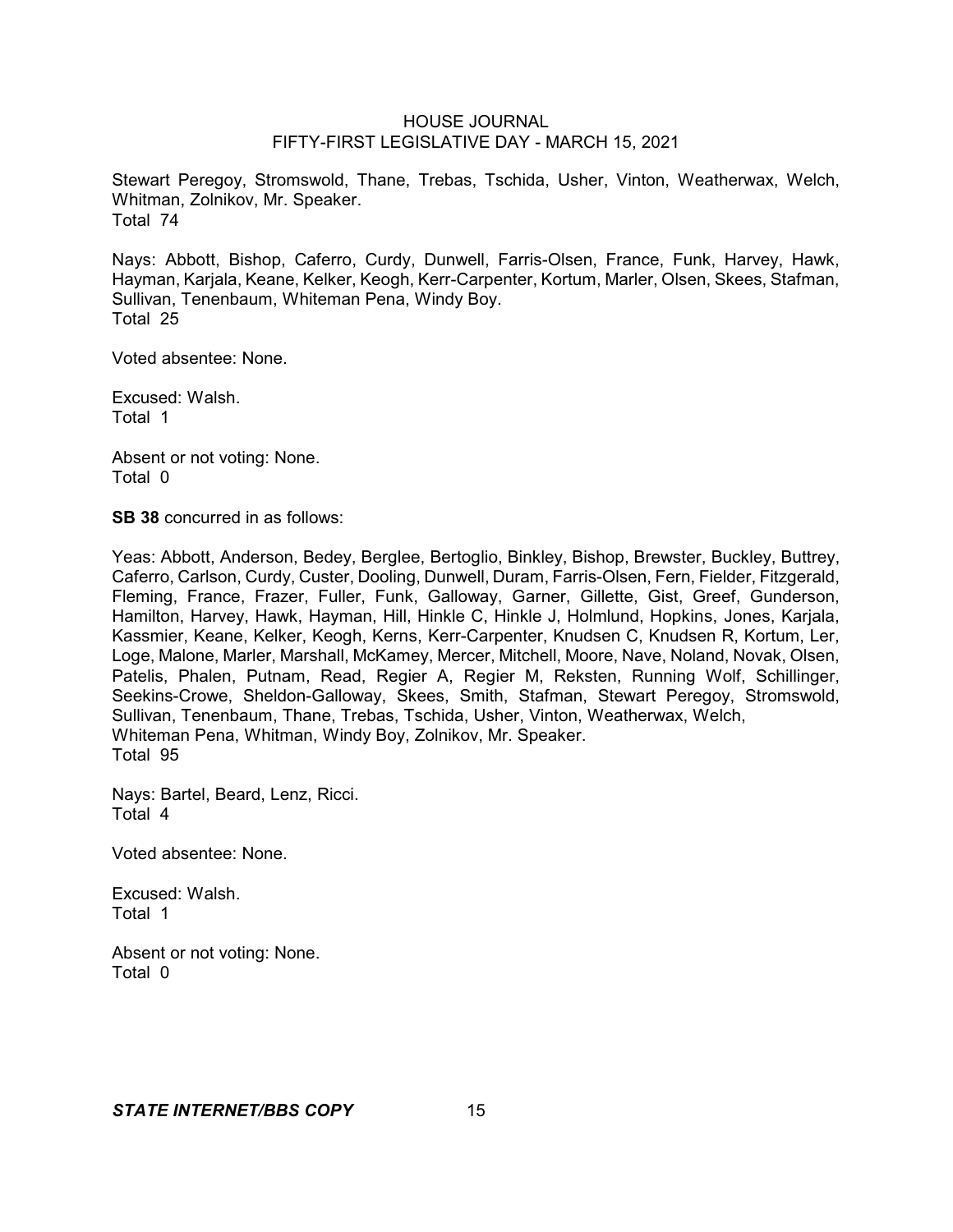**SB 62** concurred in as follows:

Yeas: Abbott, Anderson, Bartel, Beard, Bedey, Berglee, Bertoglio, Binkley, Bishop, Brewster, Buckley, Buttrey, Caferro, Carlson, Curdy, Custer, Dooling, Dunwell, Duram, Farris-Olsen, Fern, Fielder, Fitzgerald, Fleming, France, Frazer, Fuller, Funk, Galloway, Garner, Gillette, Gist, Greef, Gunderson, Hamilton, Harvey, Hawk, Hayman, Hill, Hinkle C, Hinkle J, Holmlund, Hopkins, Jones, Karjala, Kassmier, Keane, Kelker, Keogh, Kerns, Kerr-Carpenter, Knudsen C, Knudsen R, Kortum, Lenz, Ler, Loge, Malone, Marler, Marshall, McKamey, Mercer, Mitchell, Moore, Nave, Noland, Novak, Olsen, Patelis, Phalen, Putnam, Read, Regier A, Regier M, Reksten, Ricci, Running Wolf, Schillinger, Seekins-Crowe, Sheldon-Galloway, Skees, Smith, Stafman, Stewart Peregoy, Stromswold, Sullivan, Tenenbaum, Thane, Trebas, Tschida, Usher, Vinton, Weatherwax, Welch, Whiteman Pena, Whitman, Windy Boy, Zolnikov, Mr. Speaker. Total 99

Nays: None. Total 0

Voted absentee: None.

Excused: Walsh. Total 1

Absent or not voting: None. Total 0

**SB 69** concurred in as follows:

Yeas: Anderson, Bartel, Beard, Bedey, Berglee, Bertoglio, Binkley, Brewster, Buttrey, Carlson, Curdy, Custer, Dooling, Duram, Fern, Fielder, Fitzgerald, Fleming, Frazer, Fuller, Galloway, Garner, Gillette, Gist, Greef, Gunderson, Hill, Hinkle C, Hinkle J, Holmlund, Hopkins, Jones, Kassmier, Keane, Kerns, Knudsen C, Knudsen R, Lenz, Ler, Loge, Malone, Marshall, McKamey, Mercer, Mitchell, Moore, Nave, Noland, Novak, Patelis, Phalen, Putnam, Read, Regier A, Regier M, Reksten, Ricci, Schillinger, Seekins-Crowe, Sheldon-Galloway, Skees, Smith, Stromswold, Trebas, Tschida, Usher, Vinton, Weatherwax, Welch, Whitman, Zolnikov, Mr. Speaker. Total 72

Nays: Abbott, Bishop, Buckley, Caferro, Dunwell, Farris-Olsen, France, Funk, Hamilton, Harvey, Hawk, Hayman, Karjala, Kelker, Keogh, Kerr-Carpenter, Kortum, Marler, Olsen, Running Wolf, Stafman, Stewart Peregoy, Sullivan, Tenenbaum, Thane, Whiteman Pena, Windy Boy. Total 27

Voted absentee: None.

Excused: Walsh. Total 1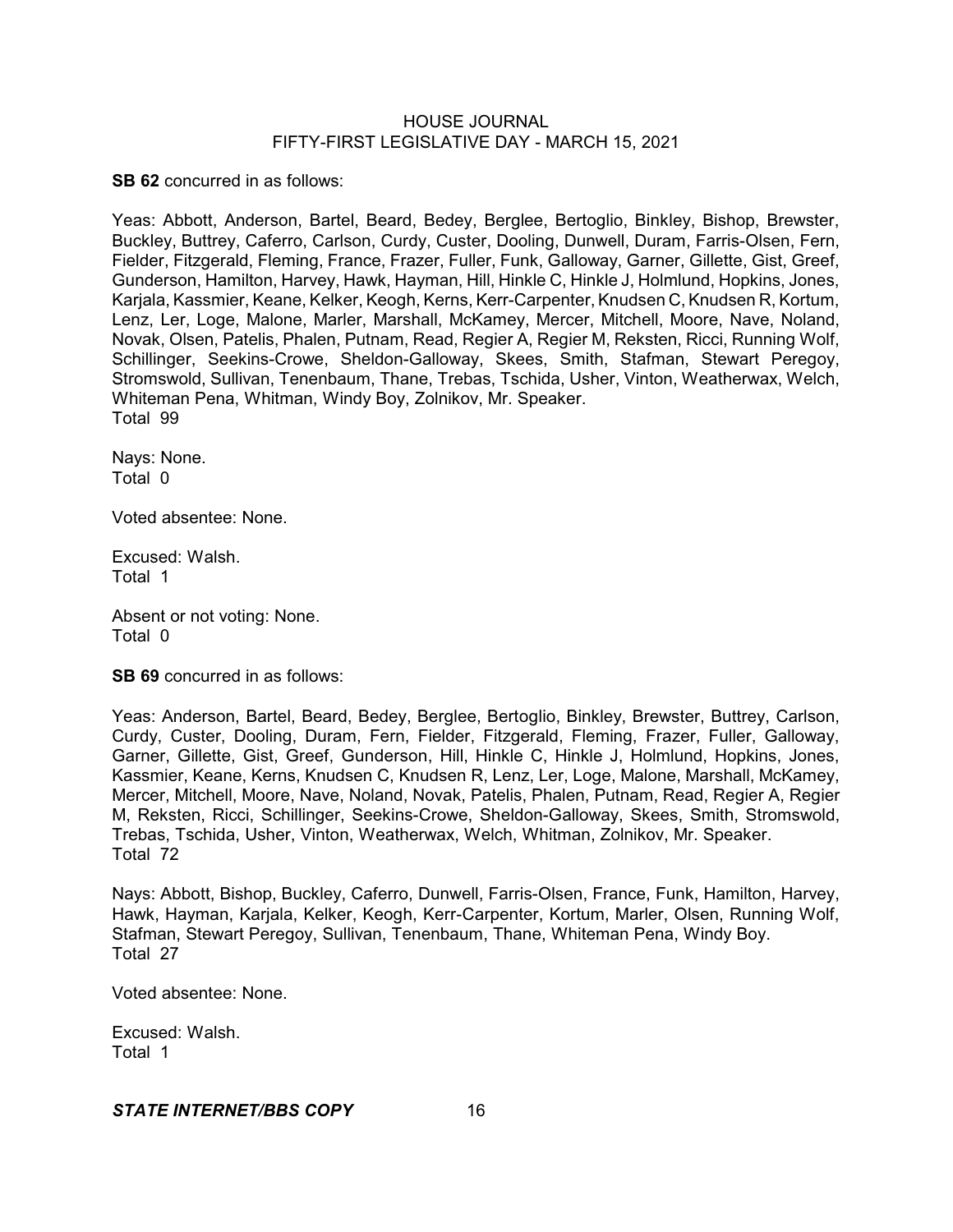Absent or not voting: None. Total 0

**SB 80** concurred in as follows:

Yeas: Abbott, Anderson, Bartel, Beard, Bedey, Berglee, Bertoglio, Binkley, Bishop, Brewster, Buckley, Buttrey, Caferro, Carlson, Curdy, Custer, Dooling, Dunwell, Duram, Farris-Olsen, Fern, Fielder, Fitzgerald, Fleming, France, Frazer, Fuller, Funk, Galloway, Garner, Gillette, Gist, Greef, Gunderson, Hamilton, Harvey, Hawk, Hayman, Hill, Hinkle C, Hinkle J, Holmlund, Hopkins, Jones, Karjala, Kassmier, Keane, Kelker, Keogh, Kerns, Kerr-Carpenter, Knudsen C, Knudsen R, Kortum, Lenz, Ler, Loge, Malone, Marler, Marshall, McKamey, Mercer, Mitchell, Moore, Nave, Noland, Novak, Olsen, Patelis, Phalen, Putnam, Read, Regier A, Regier M, Reksten, Ricci, Running Wolf, Schillinger, Seekins-Crowe, Sheldon-Galloway, Skees, Smith, Stafman, Stewart Peregoy, Stromswold, Sullivan, Tenenbaum, Thane, Trebas, Tschida, Usher, Vinton, Weatherwax, Welch, Whiteman Pena, Whitman, Windy Boy, Zolnikov, Mr. Speaker. Total 99

Nays: None. Total 0

Voted absentee: None.

Excused: Walsh. Total 1

Absent or not voting: None. Total 0

**SB 123** concurred in as follows:

Yeas: Abbott, Anderson, Bartel, Beard, Bedey, Berglee, Bertoglio, Binkley, Bishop, Brewster, Buckley, Buttrey, Caferro, Carlson, Curdy, Custer, Dooling, Dunwell, Duram, Farris-Olsen, Fern, Fielder, Fitzgerald, Fleming, France, Frazer, Fuller, Funk, Galloway, Garner, Gillette, Gist, Greef, Gunderson, Hamilton, Harvey, Hawk, Hayman, Hill, Hinkle C, Hinkle J, Holmlund, Hopkins, Jones, Karjala, Kassmier, Keane, Kelker, Keogh, Kerns, Kerr-Carpenter, Knudsen C, Knudsen R, Kortum, Lenz, Ler, Loge, Malone, Marler, Marshall, McKamey, Mercer, Mitchell, Moore, Nave, Noland, Novak, Olsen, Patelis, Phalen, Putnam, Read, Regier A, Regier M, Reksten, Ricci, Running Wolf, Schillinger, Seekins-Crowe, Sheldon-Galloway, Skees, Smith, Stafman, Stewart Peregoy, Stromswold, Sullivan, Tenenbaum, Thane, Trebas, Tschida, Usher, Vinton, Weatherwax, Welch, Whiteman Pena, Whitman, Windy Boy, Zolnikov, Mr. Speaker. Total 99

Nays: None. Total 0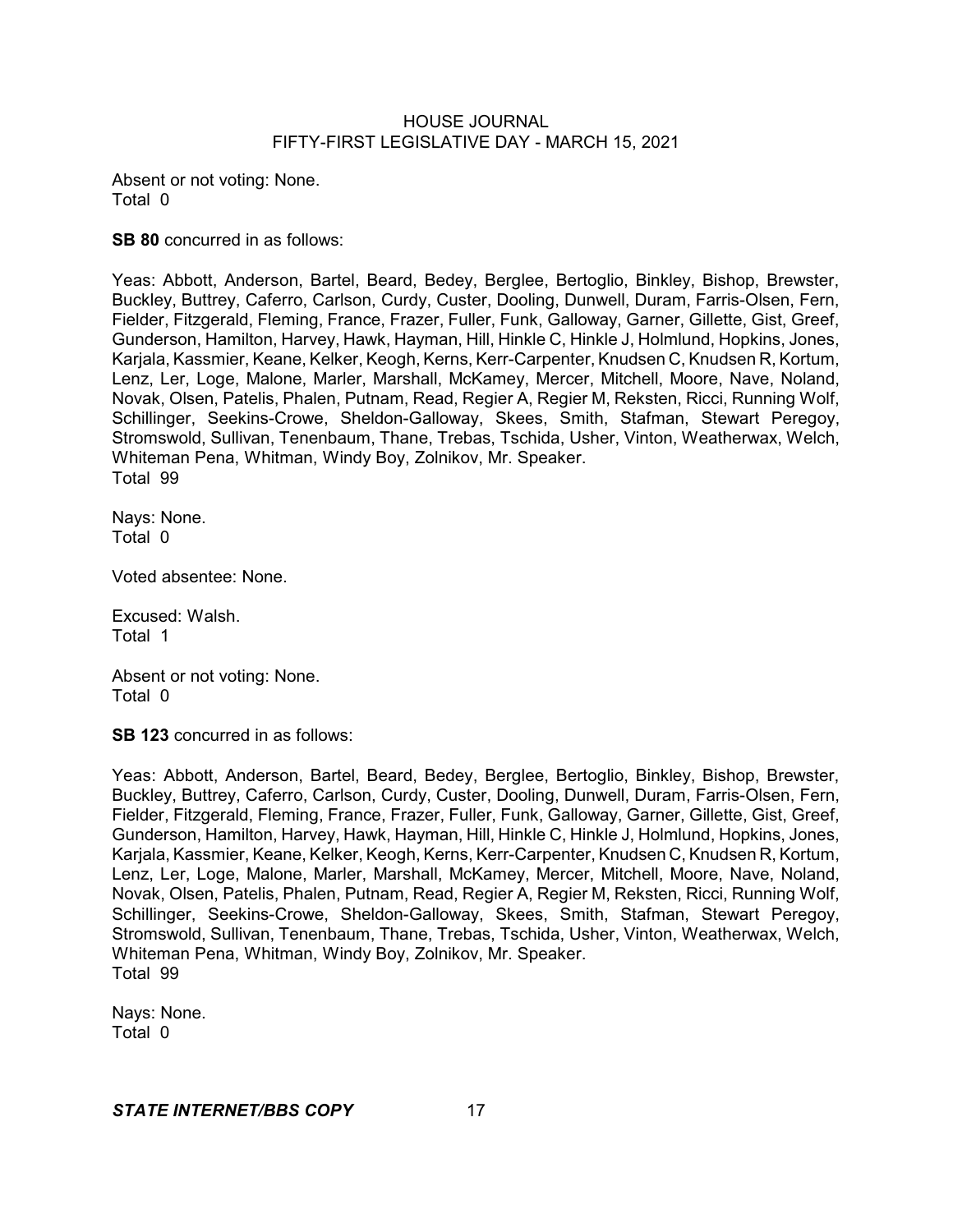Voted absentee: None.

Excused: Walsh. Total 1

Absent or not voting: None. Total 0

**SB 125** concurred in as follows:

Yeas: Abbott, Anderson, Bartel, Beard, Bedey, Berglee, Bertoglio, Binkley, Bishop, Brewster, Buckley, Buttrey, Caferro, Carlson, Curdy, Custer, Dooling, Dunwell, Duram, Farris-Olsen, Fern, Fielder, Fitzgerald, Fleming, France, Frazer, Fuller, Funk, Galloway, Garner, Gillette, Gist, Greef, Gunderson, Hamilton, Harvey, Hawk, Hayman, Hill, Hinkle C, Hinkle J, Holmlund, Hopkins, Jones, Karjala, Kassmier, Keane, Kelker, Keogh, Kerns, Kerr-Carpenter, Knudsen C, Knudsen R, Kortum, Lenz, Ler, Loge, Malone, Marler, Marshall, McKamey, Mercer, Mitchell, Moore, Nave, Noland, Novak, Olsen, Patelis, Phalen, Putnam, Read, Regier A, Regier M, Reksten, Ricci, Running Wolf, Schillinger, Seekins-Crowe, Sheldon-Galloway, Skees, Smith, Stafman, Stewart Peregoy,

Stromswold, Sullivan, Tenenbaum, Thane, Trebas, Tschida, Usher, Vinton, Weatherwax, Welch, Whiteman Pena, Whitman, Windy Boy, Zolnikov, Mr. Speaker. Total 99

Nays: None. Total 0

Voted absentee: None.

Excused: Walsh. Total 1

Absent or not voting: None. Total 0

**SB 130** concurred in as follows:

Yeas: Abbott, Anderson, Bartel, Beard, Bedey, Berglee, Bertoglio, Binkley, Bishop, Brewster, Buckley, Buttrey, Caferro, Carlson, Curdy, Custer, Dooling, Dunwell, Duram, Farris-Olsen, Fern, Fielder, Fitzgerald, Fleming, Frazer, Fuller, Funk, Galloway, Garner, Gillette, Gist, Greef, Gunderson, Hamilton, Hayman, Hill, Hinkle C, Hinkle J, Holmlund, Hopkins, Jones, Karjala, Kassmier, Keane, Kelker, Keogh, Kerns, Kerr-Carpenter, Knudsen C, Knudsen R, Lenz, Ler, Loge, Malone, Marler, Marshall, McKamey, Mercer, Mitchell, Moore, Nave, Noland, Novak, Patelis,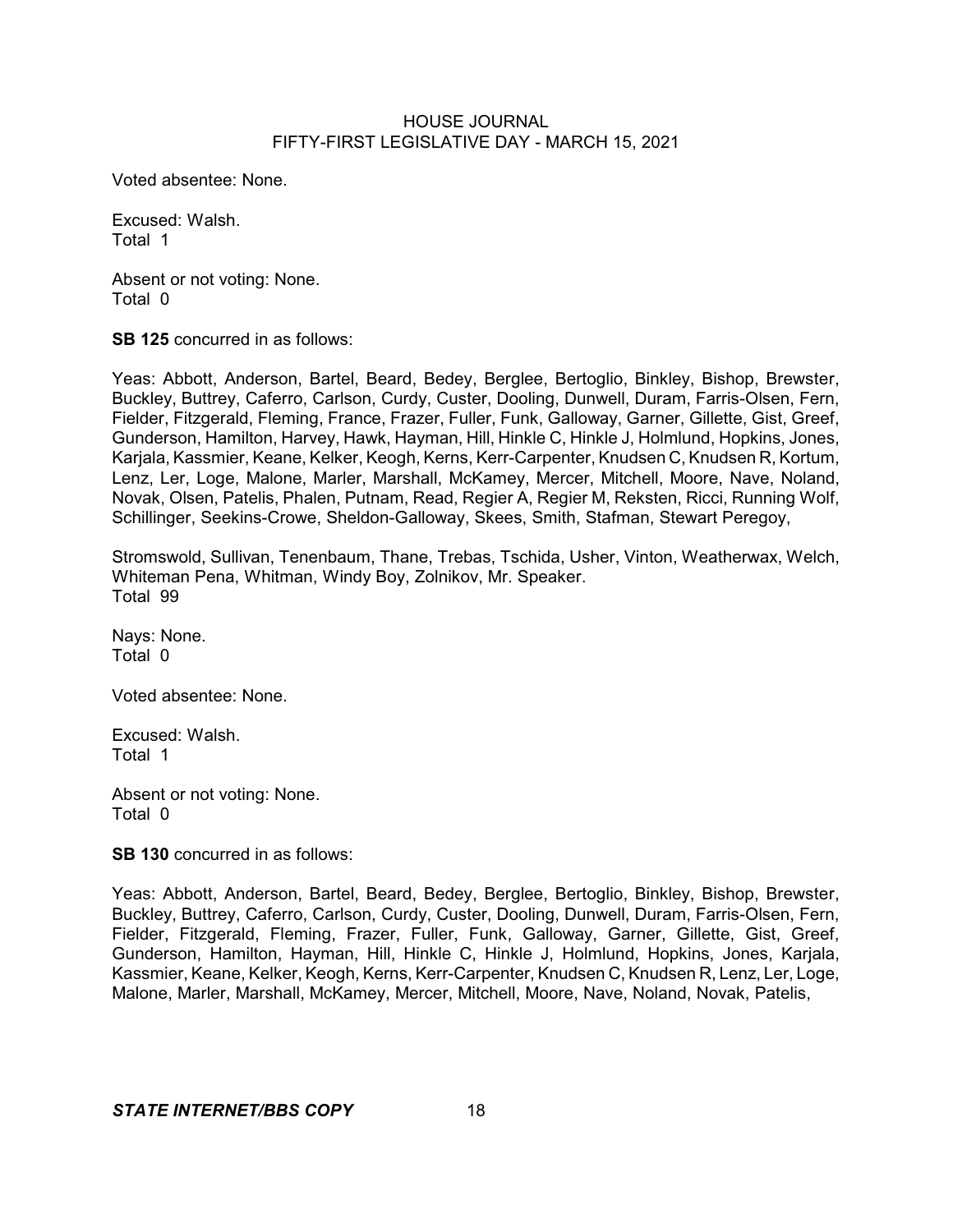Phalen, Putnam, Read, Regier A, Regier M, Reksten, Ricci, Running Wolf, Schillinger, Seekins-Crowe, Sheldon-Galloway, Skees, Smith, Stafman, Stromswold, Sullivan, Tenenbaum, Thane, Trebas, Tschida, Usher, Vinton, Welch, Whiteman Pena, Whitman, Zolnikov, Mr. Speaker. Total 91

Nays: France, Harvey, Hawk, Kortum, Olsen, Stewart Peregoy, Weatherwax, Windy Boy. Total 8

Voted absentee: None.

Excused: Walsh. Total 1

Absent or not voting: None. Total 0

#### **MOTIONS**

Representative J. Hinkle moved to reconsider action on **SB 57** and that **SB 57** be placed on third reading on the  $57<sup>th</sup>$  Legislative Day.

Motion **passed** as follows:

Yeas: Abbott, Anderson, Bedey, Berglee, Bertoglio, Bishop, Brewster, Buckley, Buttrey, Caferro, Carlson, Curdy, Custer, Dooling, Dunwell, Farris-Olsen, Fern, Fitzgerald, France, Frazer, Funk, Galloway, Garner, Gillette, Gist, Greef, Hamilton, Harvey, Hawk, Hayman, Hill, Hinkle J, Holmlund, Hopkins, Jones, Karjala, Keane, Kelker, Keogh, Kerr-Carpenter, Knudsen C, Kortum, Lenz, Loge, Malone, Marler, McKamey, Moore, Novak, Olsen, Patelis, Putnam, Read, Reksten, Running Wolf, Seekins-Crowe, Stafman, Stewart Peregoy, Sullivan, Tenenbaum, Thane, Trebas, Vinton, Weatherwax, Welch, Whiteman Pena, Whitman, Mr. Speaker. Total 68

Nays: Bartel, Beard, Binkley, Duram, Fielder, Fleming, Fuller, Gunderson, Hinkle C, Kassmier, Kerns, Knudsen R, Ler, Marshall, Mercer, Mitchell, Nave, Noland, Phalen, Regier A, Regier M, Ricci, Schillinger, Sheldon-Galloway, Skees, Smith, Stromswold, Tschida, Usher, Windy Boy, Zolnikov. Total 31

Voted absentee: None.

Excused: Walsh. Total 1

Absent or not voting: None. Total 0